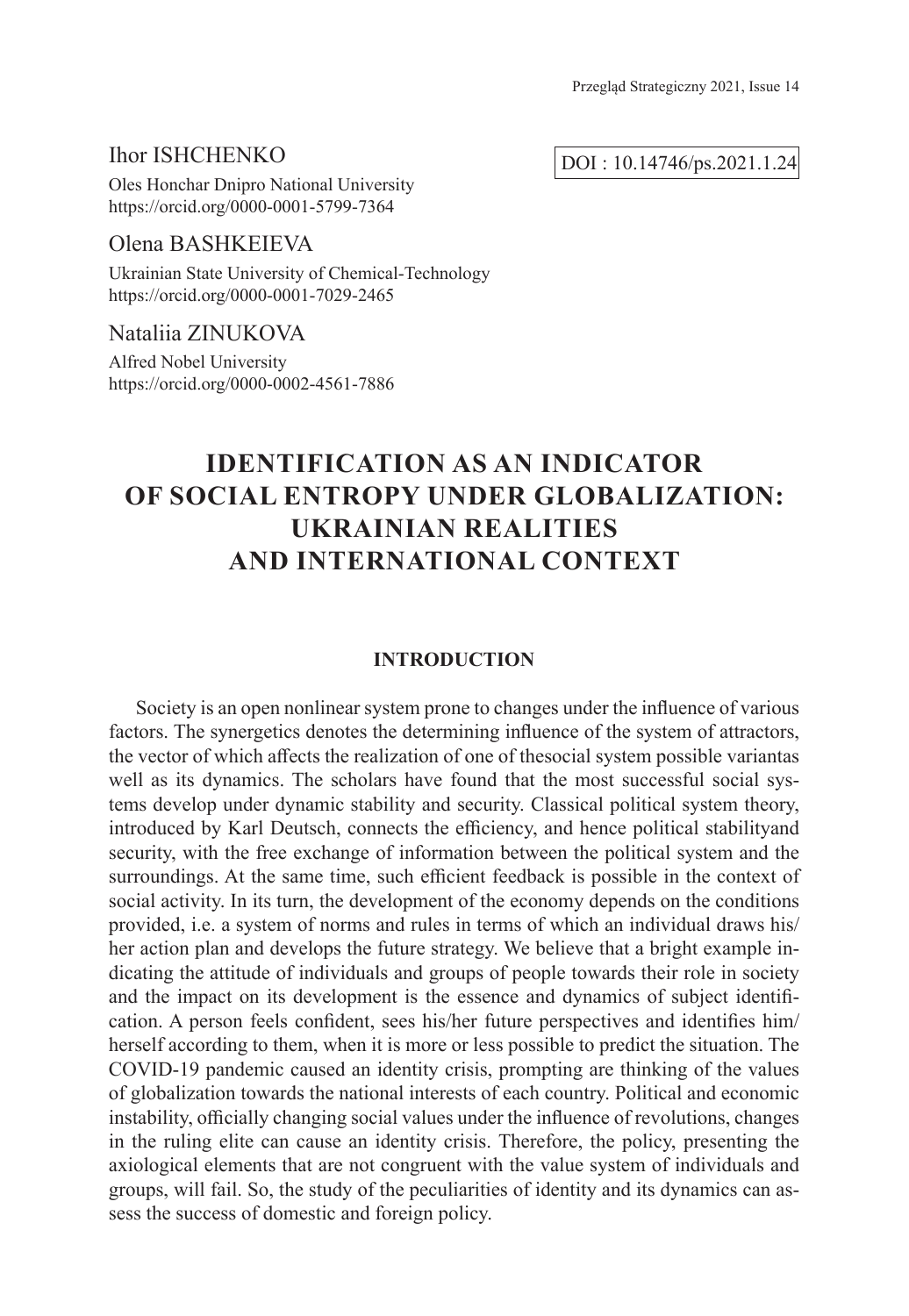#### **METHODOLOGICAL GROUNDS**

The problem of identification is reflected in interdisciplinary discourse. It has been studied by a number of Ukrainian, other post-Soviet and foreign researchers. Thus, philosophers-psychologists O. Korkh (Korkh, 2016), M. Yehupov (Yehupov, 2015) and others introduced "self-concept" given the modern social problems, the prospects of identification of the East representatives and the West liberal values. Along with it, a number of scientific papers consider the general trends of identification and its ethnic component, mainly from the psychological standpoint. Here, it is worth mentioning the work of N. Korchakova (Korchakova, 2018), which reveals the genesis of prosocial personality. P. Hnatenko (Hnatenko, 2018) focuses on historical memory as a subject of research and a component of identification. Socio-cultural identity as a factor of improving the effective political governance has been considered by V. Malinin (Malinin, 2013). A detailed description of identification in the modern world and its transformation was introduced by Anthony Smith (Smith Anthony, 1994). In addition, he developed a quite full range of identity typologies in accordance with the fleeting world. The symbols of national identity as a resource of radical methods of identification have been studied by M. Riabchuk (Riabchuk, 2019). The impact of globalization on the process of identification was investigated by S. Rymarenko (Rymarenko, 2017). A comparative study of the identification in direct communication and its interactive version was conducted by S. Klar (Klar, 2015). The manifestation of their ethnicity by the traditional communities as a result of moving to cities has been studied by T. Thachil (Thachil, 2017). The identity crisis due to the coronavirus pandemic was explored by I. Manor and G. Golan. (Manor, Golan, 2020). Although the publications mentioned above quite fully reveal the theoretical and methodological aspects of identification, the practical significance of identification through the use of modern technologies and research strategies requires further investigation. It is necessary to demonstrate how the mechanisms of identification work in a society experiencing the crisis in the context of globalization and how they can affect the processes of social stabilization. Our research is aimed at solving this problem.

**The purpose.** With the help of synergetic theory it is set to show the modern trends in identification in the context of globalization and specific conditions of political and economic systems, indicating the ways of influencing its formation, changing the identification value paradigm, associated with harmonious human relations.

The authors formulated **a hypothesis** that follows from the research topic. It is that modern identification in Ukraine does not correspond to the liberal-democratic tradition and will continue to generate conflict. The existing identification structure should be used to reorient individuals and groups to effective communication within organizations, which will contribute to the political stability and security of the state.

The following approaches and **research methods** have been used as tools to achieve this purpose:

– synergetic method. It consists in determining the factors that cause bifurcation processes in the political system and environment. A new type of organization is an important attractor, which contributes to the withdrawal of social entropy, to establish new reference points of identification;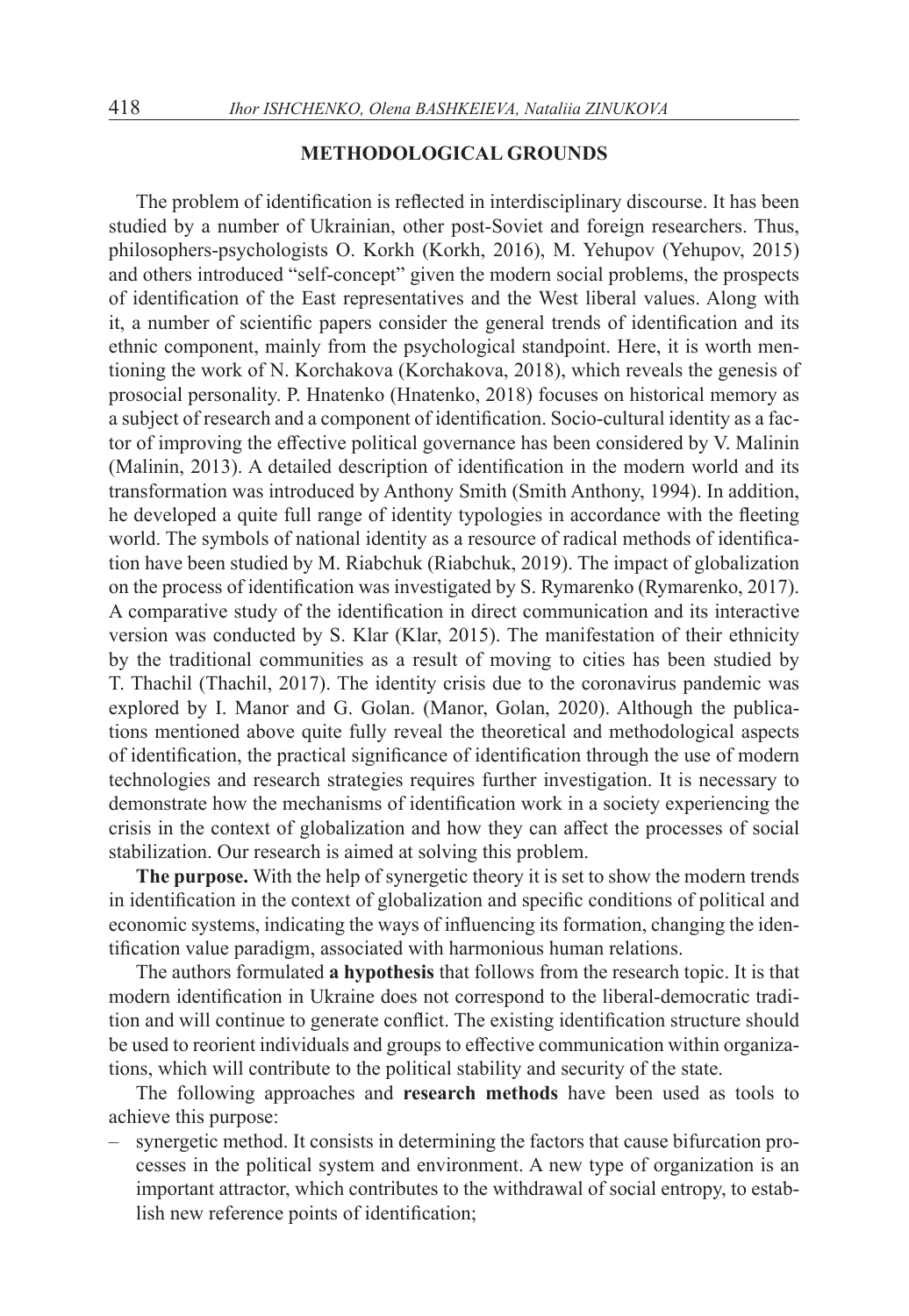- the reflective method is based on a critical study of information about the current state of identification in Ukraine and the selection of the most promising samples for the analysis of the hypothesis. Therefore, from the entire identification structure, the authors sampled six samples. They turned out to be representative for outlining the general picture of identification and its dynamics;
- the dialectical method revealed the dynamics, current regularities and contradictions in the formation of the identification process;
- the authors used a comparative method to compare Ethnic and Western models of identification and their congruence with modern Ukrainian culture, based on which they concluded that the development of public relations on a democratic basis should be intensified at the micro level of professional, educational and other teams;
- structural-systemic method allowed to consider the phenomenon of identification and the factors that shape it in the system. Moreover, each type of identification has its own structure of regulations that support it in society, which is emphasized;
- the authors used synthesis, they compared different models of identification with the political culture in Ukraine and synthesized a fundamentally new type of identification that will remove the conflict, will contribute to the consolidation of Ukrainian society, national security.

## **ANALYSIS OF IDENTIFICATION MODELS**

In terms of synergetics, conceptual understanding of identification processes at the state and local levels has the grounds for further research. Investigation into this problem will expand the boundaries of conceptualization of the successful reforms introduced in the country, the causes of negative trends in their implementation. Meanwhile, the determining factor of these reforms is the person in all spheres of activity, which are taken into account along with the other social features in terms of the identification. In recent years, Ukraine has seen the renaissance of ethno-national identification, mostly initiated by the basic political structures of the legislative and executive branches of government.

When examining the processes of national identification, a well-known specialist A. Smith gives the following definition of a nation: "A nation can be defined as a group of people with their own name, historical territory, common myths and historical memory, common mass and civil culture, common economy and uniform legal rights and commitments of all members (Smith Anthony, 1994: 23).

A. Smith compares such two models as "Western" and non-Western "ethnic" (Smith Anthony, 1994: 20–23) which are dramatically different. According to the Western concept, theseare the legal and political rights that are the most essential element in the Western model of the nation (Smith Anthony, 1994: 19). The Western model of national identity considers the nations as cultural communities whose members are united by means of common historical memory, myths, symbols and traditions. Moreover, the historical territory, political and legal community, political and legal equality, common civil culture and ideology are the components of the standard Western model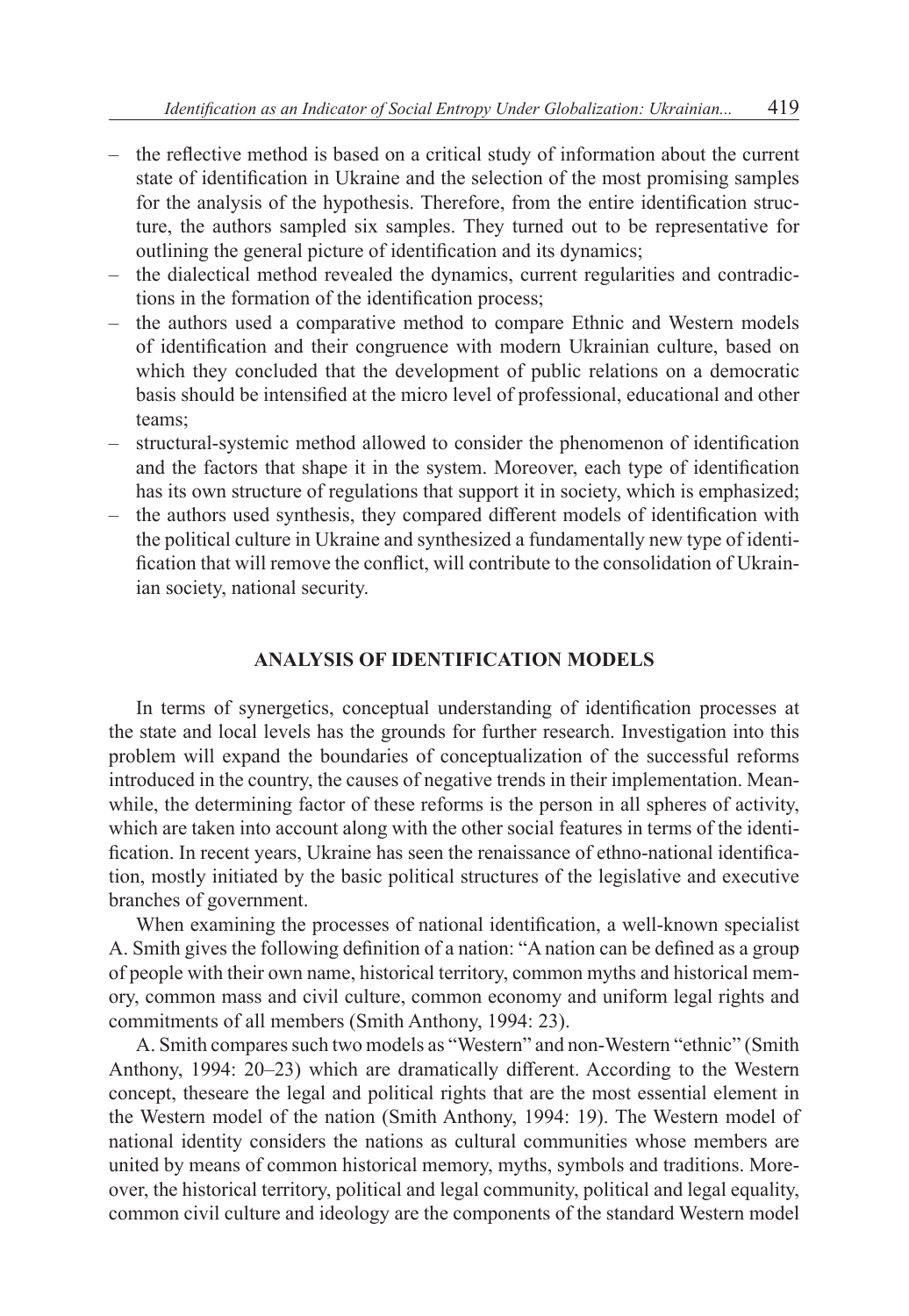of the nation (Smith Antony, 1994: 20). The EU countries do their best to form the European identity. This concept was first embodied in the Declaration on European Identity (Copenhagen, 14 December 1973). Its basic elements include representative democracy, supremacy of law, social justice, economic progress and human rights. The common interests, commitments and heritage of the Europeans were also considered (Declaration, 1973).

At the same time, far from the West, particularly in Eastern Europe and Asia, a different, "ethnic" model of the nation has been formed. It is based on the origin rather than the territory (Henderson Errol, 2008). It is associated with a "superfamily," the nation can trace its roots to some hypothetical common ancestor and, therefore, its members are brothers and sisters or, at least, relatives who are different from the rest of the world by their blood (Smith Anthony, 1994: 21). Below you will find the ways how this natural relationship affects the identification in Ukraine today. It results in nepotism, the biological root of conflict (Vanhanen, 2012: 9). According to modern scholars, nepotism is dangerous because it may cause the degeneration of the elite, the inefficiency of the political system.

In short, this "ethnic" model is based on the common origin and inborn culture. It is believed that the sense of belonging to an ethnic group is actualized when the belief in a common origin is used to connect people to some extent (Liebkind, Jasinskaja-Lahti, 2015). The Western concept states that an individual is to belong to a certain nation, but he/she can choose which one to join, on the contrary, the non-Western or ethnic concept does not accept such freedom of choice. It does not matter whether a person is in his/her community or emigrates to another, he/she will inevitably and organically remain a member of the community in which he/she was born and this is eternal (Smith Anthony, 1994: 21). After all, modern publications also confirm that despite the decreasing ethnic elements in communication between rural residents and urban social groups, the ethnicity plays a major role in interaction of these former rural residents in the city (Thachil, 2017). The Western concept interprets the "people" as a political community subject to the same laws and institutions, while the ethnic concept sees the "people" as the object of nationalist aspirations and rhetorical court of last resort. The role of the law in the Western civil model can be compared with the role of folk culture, mostly language and customs in the ethnic model (Smith Anthony, 1994: 21). That is why the adaptation of individuals to another model of identification is very painful. A person seems to fall into another mental space. For example, over the last five years the Ukrainian government leaders have repeatedly invited the foreign experts to take the ministerial positions, since these people succeeded in implementing the reforms in their countries, but eventually they failed to do that in Ukraine.

## **FEATURES OF THE IDENTIFICATION MECHANISM IN POST-SOVIET REALITIES**

The mechanism of identification can be identified as the system of attracting factors, which can be beneficial only in particular social environment. The scholars distinguish the following attractive factors, they are ethnic parents identity, common ter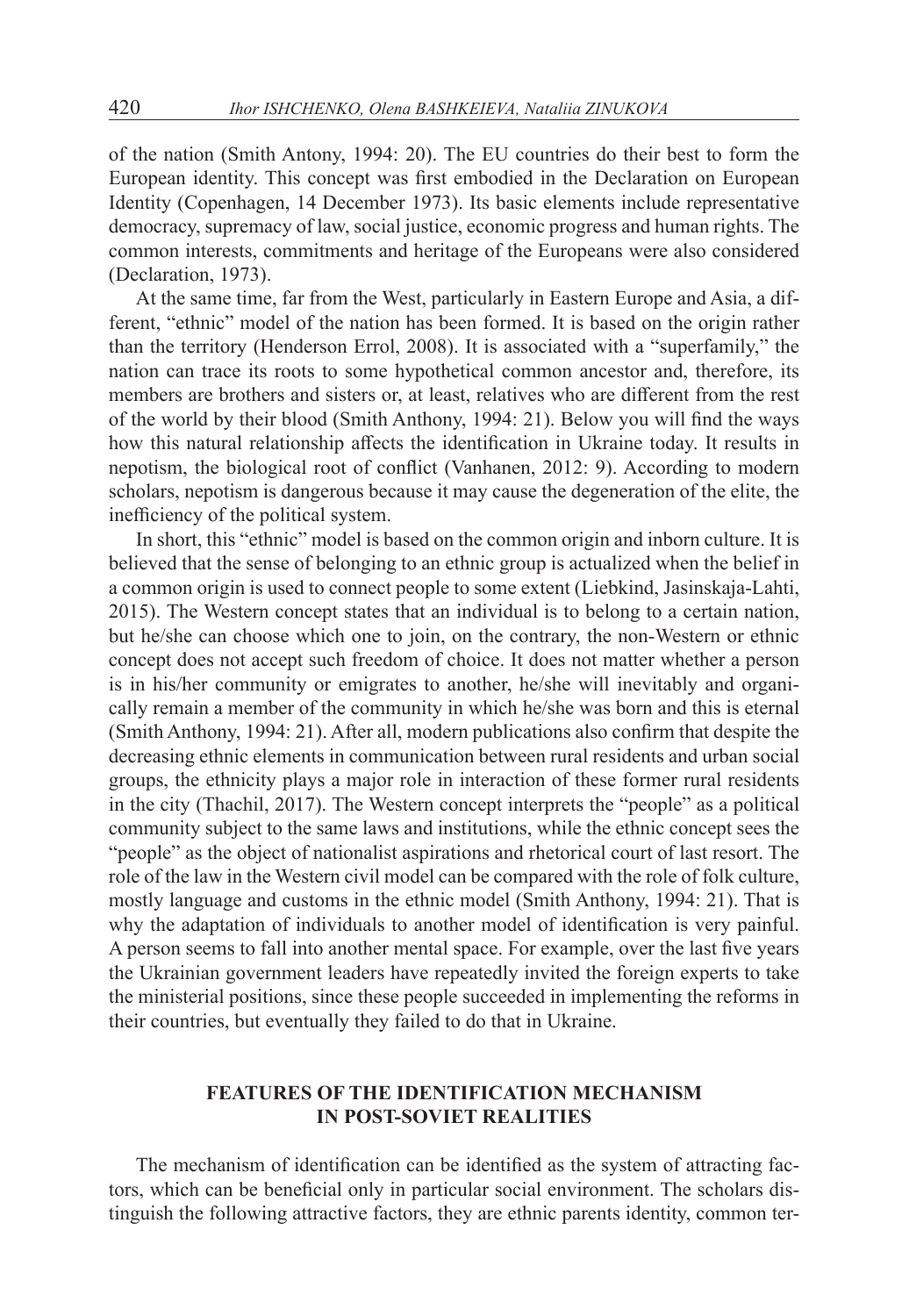ritory, cultural heritage, myths, common language and images from the past (Malinin, 2013: 259). It is no coincidence that one of the most important factors in identification is historical memory. After all, it contains the history of the people, in particular, the reminiscences of key events and figures of the past and their assessment; it preserves the historical experience as well as ethnicity features and patterns of behavior.

In addition, historical memory is a tool of politics. It can be filled with information in accordance with social demands, thus affecting the public consciousness in the interests of different groups. It should be noted that some researchers claim that the emotions, associated with the essence and memories about the historical events, are of utmost importance. However, the memory of the past does not always contain the objective factual data and it is often followed by fictional details. History and memory are two completely different things; when acquired by the individual, they are intertwined leading to certain conclusions (Holyk, 2017). In addition, historical memory as well as identification in general is selective. So, it contains the information which is actualized in accordance with existing up-to-date needs.

P. Gnatenko states that some events are highlighted while the others are ignored. Sometimes their significance can be exaggerated. Moreover, they are selected on the basis of the present significance of historical knowledge and their potential impact on the future (Hnatenko, 2018: 166). Most authors emphasize that the interest in this form of memory is growing in crucial moments, when transformation takes place and there is a need for findingidentity and explaining the present through the prism of the past, providing the grounds for stabilizing the society. And given the fact that modern global trends and processes contribute to the spread of liberal democracy, mass culture, mostly caused by globalization and universalization, national governmental structures in transitional political systems try to maintain their status quo, without drastic changes leaving only the declarativity of democracy fixed at the legislative level. So, obviously such a situation creates a crisis of identity. Instead of developing a civil society with equal political rights for each social group, such bodies instill monoethnic stereotypes on the basis of behavior patterns of the historical past. That is why the tendency of applying to history to find the basis, on the grounds of which identity is formed, is becoming increasingly popular. Moreover, aspiring to get it political leaders rightly refer to the difference between political cultures. However, arguing for this difference they do not offer anything significant instead, nothing being able to compensate for it by developing the foundation of a true democracy. The strategy of such a policy is aimed at avoiding nonlinearity, increasing the stability and security of the intrasocial system and thus avoiding entropic processes in the surroundings. After all, they result in the bifurcation of the political system (the great example here is the collapse of the USSR). So, historical memory plays a role of an attracting factor. In terms of democracy it often encourages to preserve the values, while social entropy slightly fluctuates. It means that political institutions completely absorb the activity of individuals.

Under the lack of resources the undemocratic political regimes have historical memory similar to the attracting factor that maintains the and security of the system. Thus, the tension, caused by the ineffective connection between the political system and the surroundings, is localized within the system. Memories about the past of the country, people and ethnic group serves as a basis for forming a sense of belonging, i.e.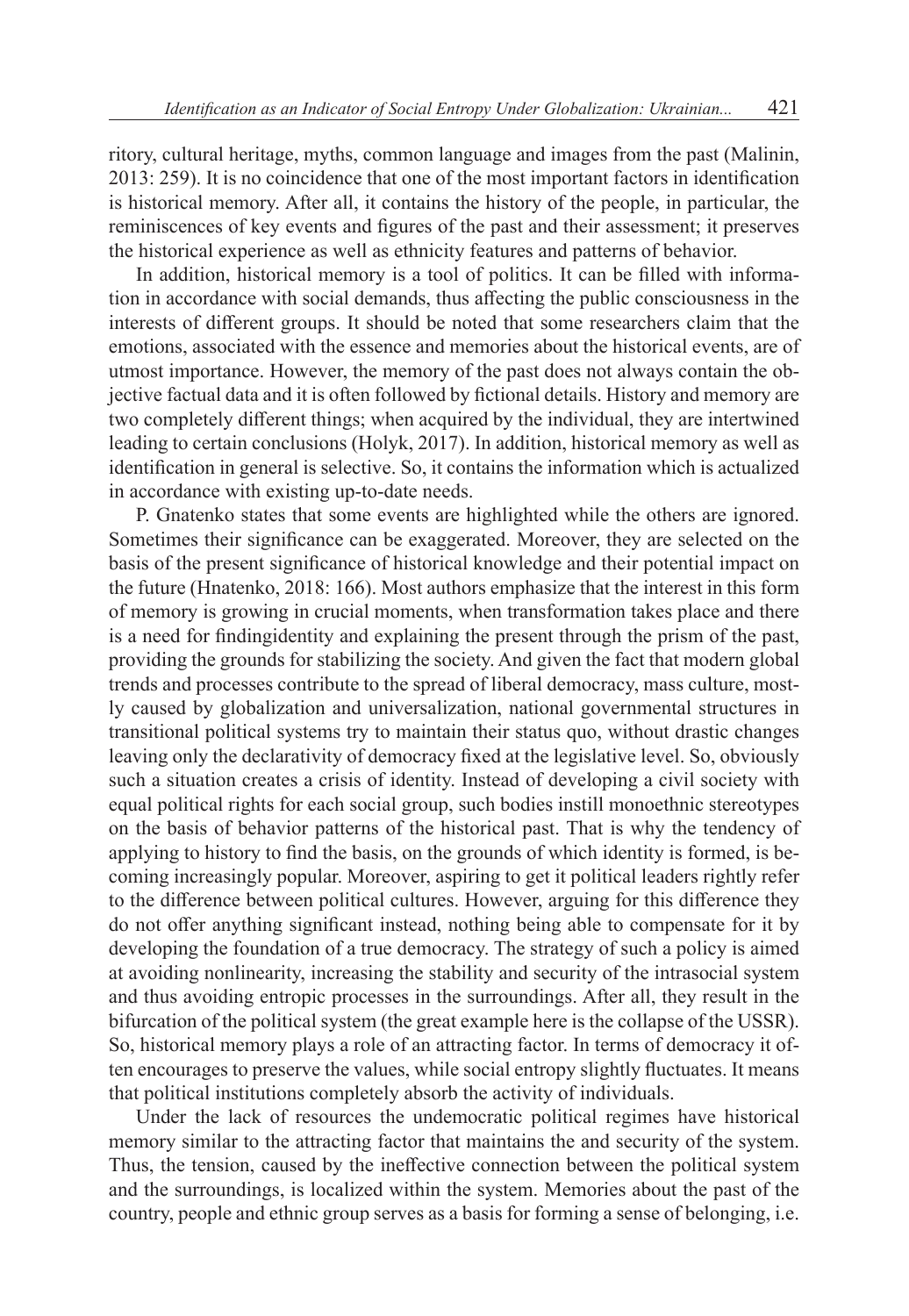being a part of a certain cultural, historical, ethnic community. They also play navigating and educationalroles given the crisis of identity.

Consequently, this form of influence on consciousness is of great importance in the process of socialization and identity formation. Ya. Kalakura defines the latter as a process of emotional and other identification of an individual, a social group with another person, group or a certain pattern, the development of social roles, the internalization of social statuses. The formation and realization of identity are included in the process of socialization, being its elements (Kalakura, 2012: 37–38). In effect, considering the identity as an important tool for stabilizing and preventing the influence of extrasocial systems, V. Babka emphasizes the role of memory in the process of identification of an individual and singles out its main functions in this context. They correspond to three temporal vectors such as "the past (preserving, reproducing, paying tributes to memory), the present (assessing a social situation, orientation, demonstrating the behavior patterns and stimulating the activity in a particular situation), the future (making a draft of possible and desired state development programs, mobilizing a society to implement them)" (Babka, 2016: 9). Influencing the memory of the past, we directly affect the identity.

Since the current government attributes the paramount importance to the ethnic identity, it should be considered in detail. The ethnic identity of an individual stems from the opposition between "we" and "they" (Kempin Reuter Tina, 2015). At the same time, this process is gradual, when we socialize, each of us experiences selfawareness in various manifestations of life. Thus, a complete picture of who we really are is drawn. As a result, the individual is aware of belonging to a particular ethnic group and understands his/her difference from other ethnic groups (Hamer et al., 2018).

The memory about the nation history is a very powerful unifying factor for one or another ethnic group. After all, if to consider only a language as an indicator, we may face a clear contradiction, because many nationalities and ethnic groups preserve their identity, speaking several languages, even when they do not speak their native language (for example, those migrated to another country, having lost their mother tongue through generations). It is possible to choose cultural features, ethnic features of the way of life as an indicator, because ethnic specificity is still preserved despitethe tendency of averaging and standardizing, partial loss of cultural uniqueness due to globalization.

However, celebrating significant, memorable events unites the ethnic group representatives much better. Even living in another country, they keep on following the tradition of celebrating memorable events in the way it is done in their native country (Thachil, 2017). These actions, making people be proud of their nation, clearly draw the line between different ethnic groups. A huge amount of information about the ethnic group comes from parents, relatives and friends. In the process of socialization a set of information about the history of the ethnic group is acquired. This information links the generations, since it contains factual data about the ethnic group, its history and culture. Surrounding community of the individual contributes to the formation of a picture of the world which includes knowledge about the past. Various social institutions also have a significant impact on the historical memory of both an individual and a society as a whole. What is more, if institutions represent a framework based on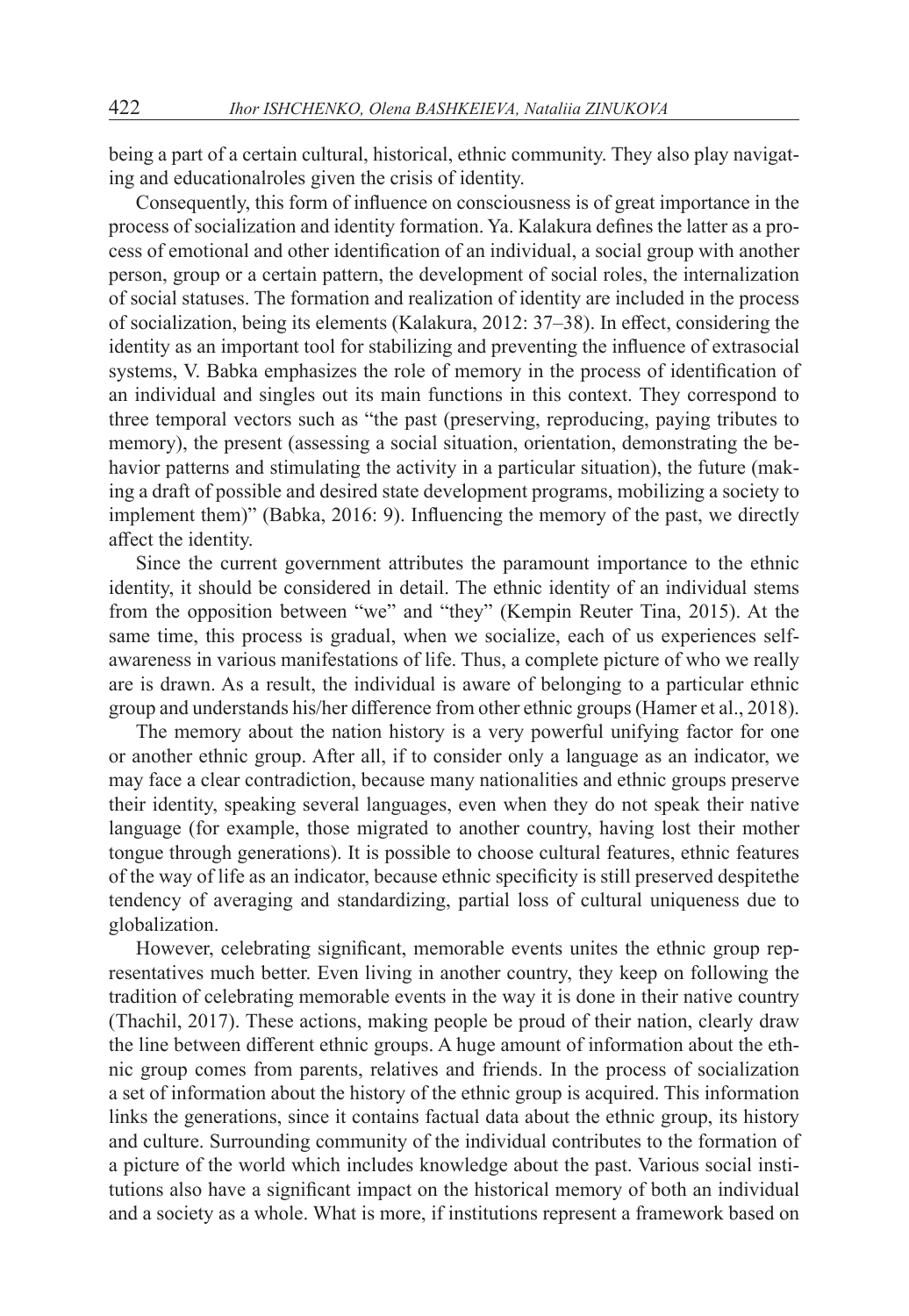a system of formal and informal norms as well as a monitoring system, the elite and interest groups, being social entropy, a source of energy, fillthis framework, embodying ideological guidelines on ethnic issues through the memory formation.

Although the information about historical events in the memory of the past, rendered to the individual by the surrounding community or formed on the basis of personal experience, can be both critical and contradictory, the elite often interpret it quite differently in history textbooks. Thus, as a rule, the attention is drawn to other prominent figures and images. Such a change of focus can be a decisive fluctuation affecting the public consciousness. Incoherent flows of information from these sources, interacting with each other, can form an incongruity of the mental spaces of the social environment and power structures. As a result, identification on the basis of ethnic characteristics can not be formed in the way the ruling political elite want. In the context of synergetics it should be noted that such a political situation in the country may coincide with the scenario described by Ruelle-Takens, namely three bifurcations may bring about a strange attractor (Budanov, 2003: 90). It means unpredictability, instability, increased conflict with all negative outcomes for economy, lack of interest to invest into joint projects due to political risks and, therefore, nonlinearity results in more fragmented political system.

#### **MODERN SYNERGETIC MODEL OF IDENTIFICATION IN UKRAINE**

According to modern studies of national history on the basis of a synergetic paradigm, the post-Soviet space has entered the bifurcation zone (Boiko-Boichuk, 2006: 17). Thus, the collapse of the USSR can be called the first bifurcation. It was the time when the political elite of the Communist Party led by Mikhail Gorbachev destroyed the political system and provided the grounds for a new system of identification. However, it does not mean that it was unconditional accepted within the social environment of the newly formed independent states. On the territory of modern Ukraine the Orange Revolution was the second bifurcation, which brought about such democratic values as freedom, human rights and others. The new political elite, led by President V. Yushchenko, focused on the ethnic identification. Moreover, the main purpose of such identification was clearly seen in distancing from Russia with its authoritarian values.

Finally, today Ukraine is experiencing the third bifurcation. The ethnic identification was set as a goal by both Presidents P. Poroshenko and then V. Zelensky (in 2019). So, the current political instability is associated with the governmental focus on ensuring the unconditional ethnic identification. It is seen in a direct correlation with the disposition of political institutions, being in a simple cyclical toroidal attractor. It means the underdeveloped public organizations are created on the lower level initiatives and aimed at maintaining political stabilityand security. So, leaving this attractor zone by activating most of the unstructured individuals from upper level results in political and institutional interactions shifting to the strange attractor zone, causing destabilization (Ishchenko, 2015: 3).

When studying the significance of historical memory in ethnic identity formation, it is necessary to take into account the fact that information about the past, reflected in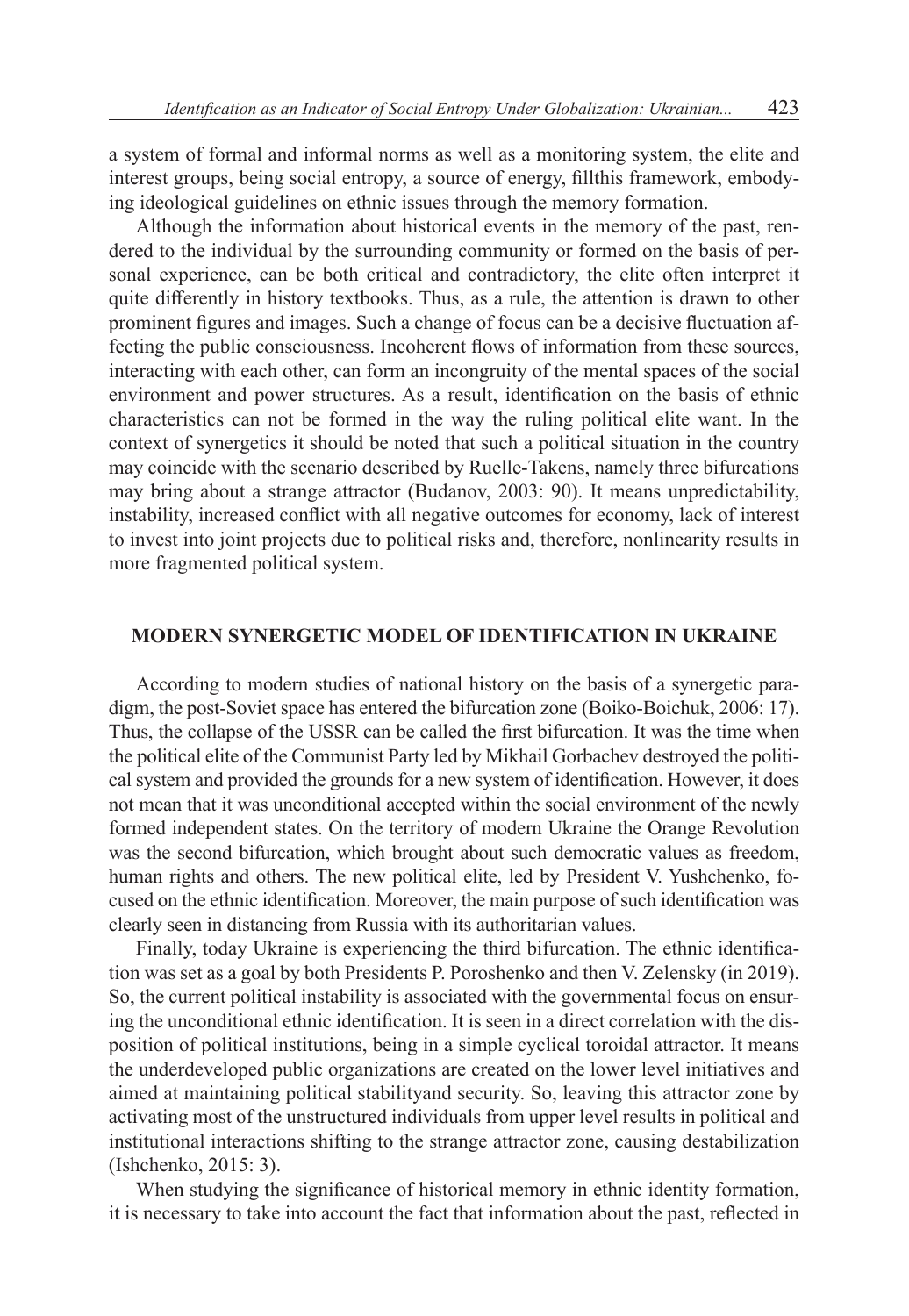the collective memory, has a certain imprint on self-perception and the perception of other ethnic groups. For example, you can be proud of "your" people or, on the contrary, experience negative emotions, frustration which may result in blurring the ethnic identity. The collective memory about the past plays an important role in interethnic relations as it preserves the experience of interethnic interaction, forming a set of guidelines how to treat the members of other ethnic communities. In our opinion, studying the historical memory as a factor influencing the interethnic relations special attention is to be paid to following issues: 1) members of ethnic communities assessing the historical events in which these ethnic groups participated – interaction or confrontation; 2) serious conflicts, wars, the situations led to the particular ethnic group mass fatality in the historical past, how the above-mentioned issues were resolved, how these events are assessed by the public today; 3) who is a "hero" and who is an "antihero" among the historical figures (special attention is to be paid to the figures having left an imprint on historical events common to these ethnic groups). However, our study proves that it is not ineffective to interpret nationalism as guidance, a template for domestic and foreign policy, strengthening the disintegrative tendencies rather than consolidating the country. In other words, any nationalism is based on dualism. As the English researcher A. Smith proved, each nationalism contains civil and ethnic elements in different proportions. If it is not characterized by "happy middle ground," a priori providing an organic combination of both elements, and the ethnic component radically dominates in public policy, it will not consolidate a society and will not contribute to the formation of "Western model" declaring the supremacy of law, equal legal and political rights we aspire for.

It is peculiar to an individual to have multiple identities at the same time. However, there are the moments when ethnicity predominates in social or other forms of relationships and there the situations when the ethno-national identity is strengthened in an exaggerated way. It may result in dividing into "us-them," increasing the intolerance towards "the others" or even their aggressive, radical rejection. This pattern can be observed in the conflicts characterized by both objective and tailored preconditions, where any ethnic group or community is perceived as an "enemy."

State crisis, large-scale socio-economic upheavals are always accompanied by an appeal to ethnic, archetypal algorithms of worldview. According to a group of authors led by K. Hamer, in terms of social instability the focus shifts to the ethnic community and the ethnic group acts as an "emergency support group" (Hamer et al., 2018: 30). It can be proved by folk clothing decorated with the symbols of life (Kaysarov et al., 1993: 149). Why were the ethnic groups, not political ones, chosen for identification in the post-Soviet era in the early 1990s? Scholars believe that the stabilityand security of ethnic groups is the reason. They do not exclude an individual from their membership as it can happen in a political party which, in its turn, may disappear. The 1990s saw the transformed understanding who "we" were and who "they" were, in other words one of the most important attributes of ethnicity. The collapse of the USSR and the independence of a number of states, its former republics, as well as economic crisis and instability within the country raised ethno-national awareness, exacerbated the religious conflicts. Historical memory is the basis for strengthening the ties within an ethnic group and for opposing it to the others. Thus, the conflicts from the historical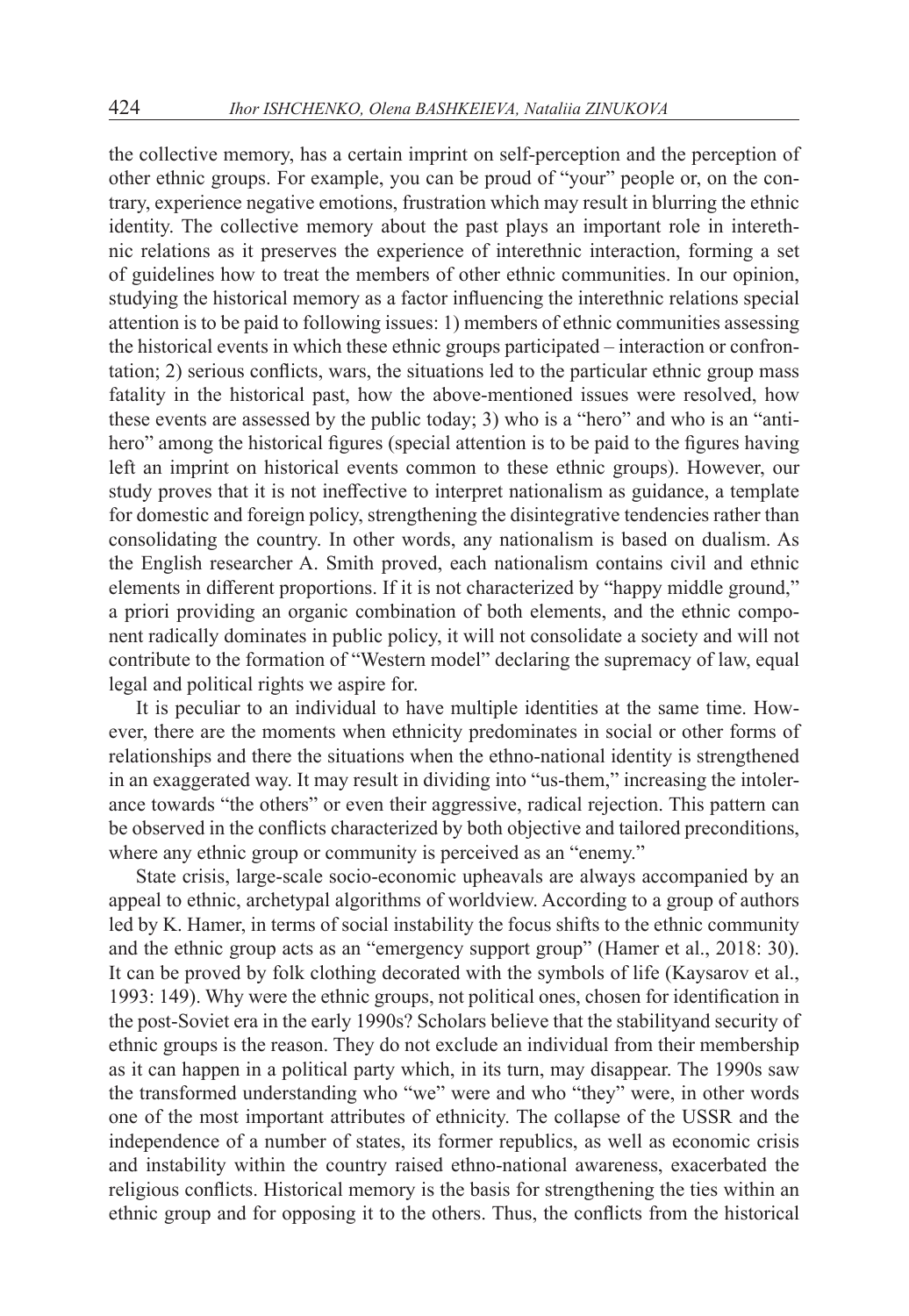past, the negative historic events are resorted to, the historical figures are perceived as those belonging to the same social group.

## **PECULIARITIES OF CULTURE FORMATION IN THE CONDITIONS OF DIGITAL AND SOCIO-CULTURAL GLOBALIZATION**

Today an important thinking and behavior model determinant is the nature of culture. A well-known American researcher M. Mead introduced the term "post-figurative culture" which means future generations unconditionally imitate the way how their ancestors lived. Hardly changing such a culture remains traditional (Mead, 1988: 322).

What is more, if cohesion and isolation only within the ethnic interests helped to survive in the pre-globalization era, in the era of globalization and countries interdependence these phenomena have a detrimental effect on the existence of ethnic groups. The great example is the current situation in a country with prevailing ethnic identification focused on the post-figurative culture. Modern world trends are associated with forming the culture of a new type, flexible to changes, to rapid solving the complicated problems. Such opportunities are opened thanks to the World Wide Web where almost every individual is active today. Therefore, ethnic groups are mostly cut off from the traditions, the behavior of ancestors is not considered as a model. According to Mead's terminology, these are co-figurative cultures in which "... the predominant behavior model is the behavior of the contemporaries" (Mead, 1988: 342). However, there is no complete generation gap, but globalization has effectively eliminated ethnicity as the dominant component of identification (Korchakova, 2018: 20–21).

Thus, there are two possible scenarios how to survive under difficult critical conditions. The first one is to change the situation in the country, being politically active. And the second one is to leave it, realizing that nothing can be changed.

In addition, the Ukrainian peculiar feature is the national political culture. Today, 90% of the population does not participate in any public organization, and the pressure on the government is exerted only by right-wing radical political forces. The individuals, unable to unite for the sake of national interests, are forced to leave the country to earn money to provide much better way of life. Being in a different cultural environment, they learn the new culture patterns, going beyond their ethnic culture. These patterns are set as a model, a standard for identification by the current authorities in Ukraine. According to the statement of the Ministry of Social Policy of Ukraine, in 2019 3.2–4.4 million citizens of Ukraine worked abroad on a permanent basis, and in a separate period – from 7 to 9 million people (*Minsotspolityky*, 2019). Data on Ukrainian emigration in 2019 were published by the International Organization for Migration (*World Migration Report*, 2020: 87). In 2020, more than 5 million Ukrainians have already migrated abroad (*International Migration*, 2020: 16). Moreover, a nationwide survey conducted by the Democratic Initiatives Foundation together with the Razumkov Centre's sociological service from August 14 to 19, 2020, showed the following reasons for the migration of Ukrainians abroad: dissatisfaction with living conditions in Ukraine – 12.6%, higher wages abroad – 22.0%, unstable political situation in Ukraine – 12.6%, lack of prospects for self-realization in Ukraine – 11.6% (Ukraine – 29, 20).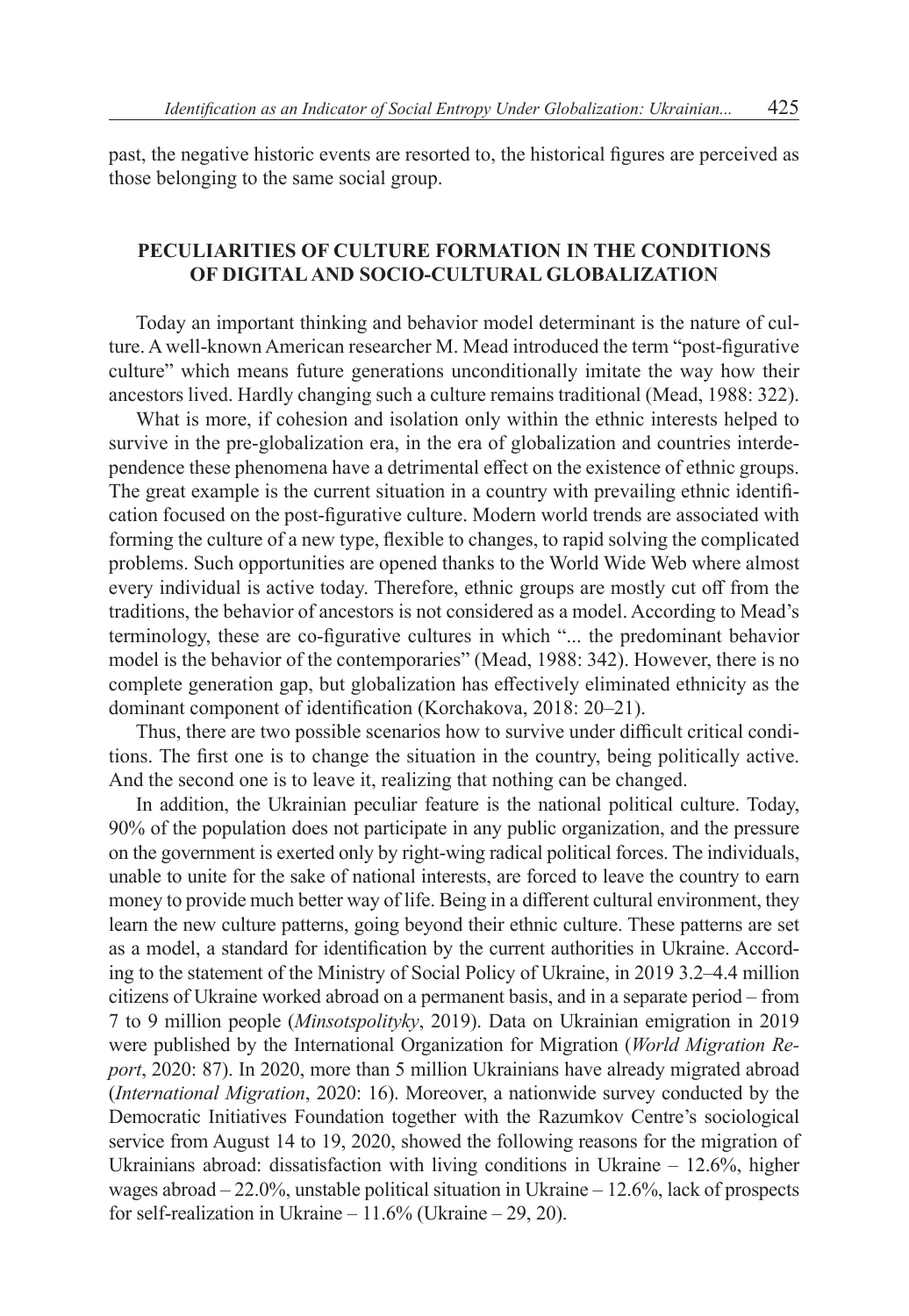The opportunity to go abroad to earn money stimulates the study of a foreign language and here the statistics is clear. After all, the number of students entering "International Relations, Public Communications and Regional Studies" could be an indicator of the increasing social demand for learning foreign languages in Ukraine.

To prove the stated above it is necessary to present the poll results as to 2015. Then, on average, 69% of the Ukrainian students wanted to study abroad, with technical specialties – 80%, in 2011 it was 55% (*Higher education in Ukraine*, 2015). Therefore, there are obvious incongruent governmental efforts to reduce the formation of national identity to the ethnic one, because a life has a bit different tendency. A study conducted by the IlkoKucheriv Democratic Initiatives Foundation together with the Ukrainian Sociology Service from December 25, 2014 to January 15, 2015 showed that the regional level is characterized by certain problems in identifying the population with Ukraine as a state and with the Ukrainian language. They are extremely grave in Donbass region, where only 49% of the residents consider Ukraine very close to themselves, and 53% consider Russia close. In Slobozhanshchyna region the figures are similar, respectively, only 48% of the residents consider Ukraine very close to themselves. Although the pro-Ukrainian potential in both Donbass and Slobozhanshchyna is quite significant, 90% of the representatives of these regions positively identify themselves with the Ukrainian culture and language, they do not consider them very close to themselves (*What unites and disconnects Ukrainians?*, 2015). Thus, as we see, the identification of the Ukrainians mainly on the basis of ethnicity, including language, has nothing in common with reality.

In addition, an important factor influencing the scale and dynamics of forming historical memory as well as identification is the communication tools with the help of which it is formed. Today, the digitalized society and, above all, ideological element of information flows, penetrated into social networks, represent the fluctuation changing the mental space of individuals and groups. Moreover, the trend of increasing mass reflection with the help of gadgets is techno-social in nature. On the one hand, the general affordability and quantitative oversaturation with gadgets displaces the traditional means of children socialization, and on the other hand, parents often give their child a smartphone instead of a traditional toy and it forms an idea of the world around. As a result, a life in a smartphone is much more interesting and bright than the real one. Thus, a person from childhood becomes more sensitive to the interactive communication. Anyone without putting much effort can find friends to their liking, experiencing pleasure from constant communication with them. Here we should remind the wellknown saying, "a fish seeks deeper water, a man seeks a better place." Moreover, there are many more opportunities to form the public opinion, to create the interest groups in social networks in comparison with the traditional media means. According to S. Klar (Klar, 2015), the interactive communication through social networks provides a similar chance to make a person's views radical on identification, compared to direct discussion, especially if it takes place among the passionate advocates of one point of view. In general, the individuals' viewpoints form the mental space, which is filled with individual mental constructs (Ishchenko et al., 2019: 7). The values are the most stable elements of mental space. However, they are also changing under the influence of social revolutions, leading to radical changes in the political system. When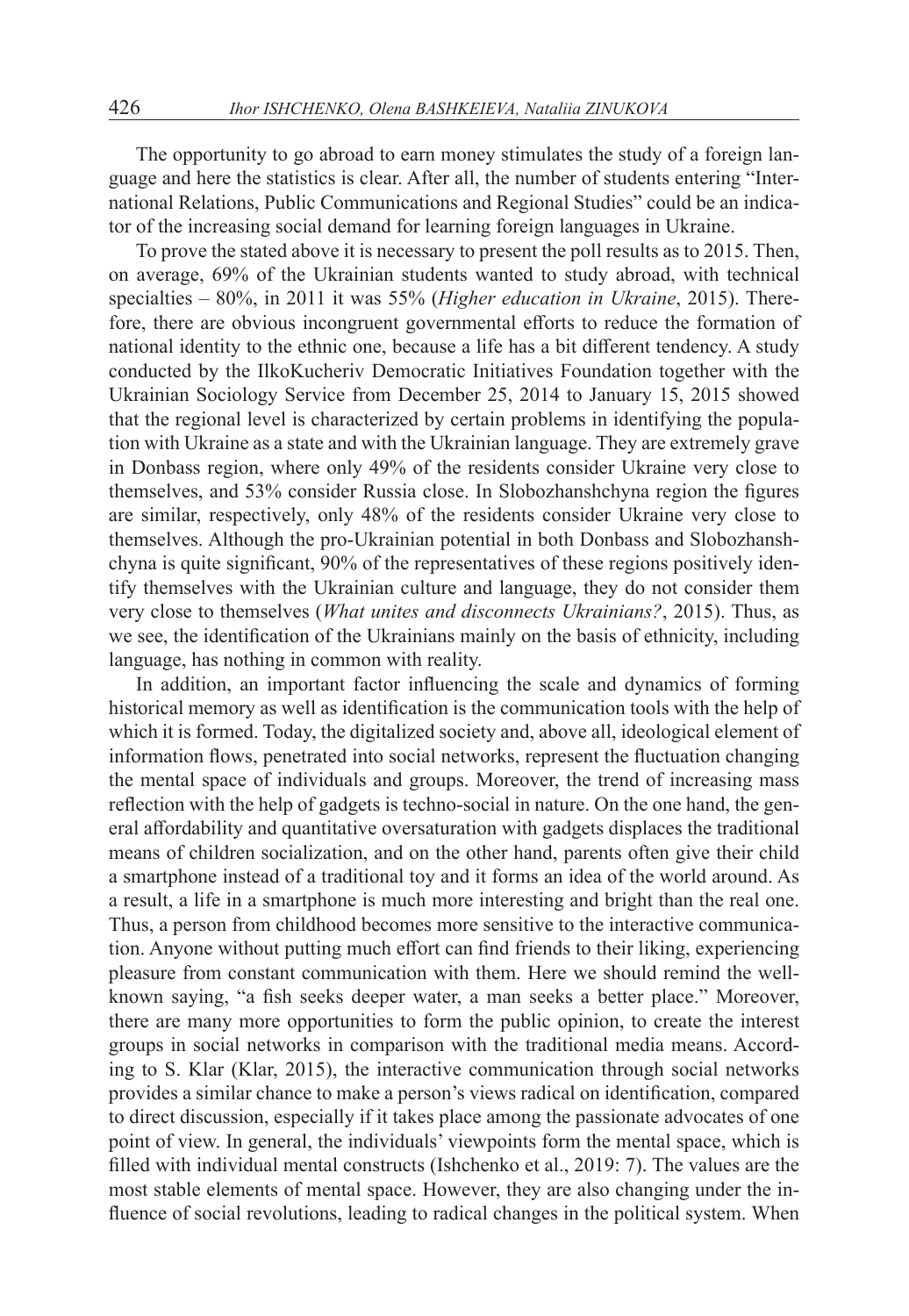interacting with the world around, each interaction subject evaluates all these events from the standpoint of value matrix, expressing his/her emotions. Thus, the mental construct is a kind of syncretic unity of knowledge about the subject, value judgments about it on the basis of value system and emotional component. Moreover, different ethnic groups have different mental construct. For example, the term "individualism" in Russia is perceived as selfishness rather than the responsibility of an individual for his/her decisions, identity and freedom, according to the understanding of individualism in the West (Korkh, 2016: 99).

Unfortunately, the growing potential of the media, including the electronic media forming the value system, is shifting towards the promotion of simulacra, which have nothing in common with the true values of the individual in terms of globalization and which could help him/her not just survive but live properly, thus, strengthening the social foundations of the state.

What is more, the system of symbols and meanings offered by the state structures responsible for targeted socialization, inspired by ethnicity stereotypes, can no longer be effective in the radically growing extrapolation (Riabchuk, 2019: 56–57). We believe it is necessary to balance the offered identification on the basis of ethnicity, of the features strengthening the social ties rather than their destruction. After all, the dominant foreign policies over the last five years and the imposed identification with the ethnic peculiarities against the background of the economic crisis have resulted in a mass outflow of able-bodied people abroad. And there, as we know, self-identification is not associated with the native language of the migrants as well as with their ethnicity in general. And here we may identify the main role of public authorities setting the basic rules which control different social groups. As S. Rymarenko rightly noted, blurring the edges between the nations and, consequently, national identities causes the compensatory divergent social processes of ethnicity activation, assimilation of cultures, consolidation of ethnic diasporas and, finally, formation of preconditions for possible disintegration of nations into ethnocultural components (Rymarenko, 2017: 176). Thus, the state policy should unite the country and this was stated by President V. Zelensky in his New Year address to the citizens of Ukraine (*Novogodneye obrashcheniye Zelenskogo k narodu*, 2020).

## **IDENTIFICATION IN THE CONTEXT OF THE INTERNATIONAL REALI-TIES OF UKRAINE**

The image of the state in the internal and external environment consists of a nonlinear combination of different components. In our opinion, the focus is on the mental space, and, as we know, the central place in it is occupied by the system of values. Ukraine has clearly defined its foreign policy for the development of integration processes related to the EU and NATO. Thus, the poll of January 2020 revealed the following: 63.3% of Ukrainian citizens would vote for the country's accession to these structures. 21.6% of respondents oppose it (*Riven pidtrymky*, 2020). At the same time, the prospect of joining these institutional structures depends entirely on the congruence of the mental spaces of Ukraine and the EU and NATO countries. As it can be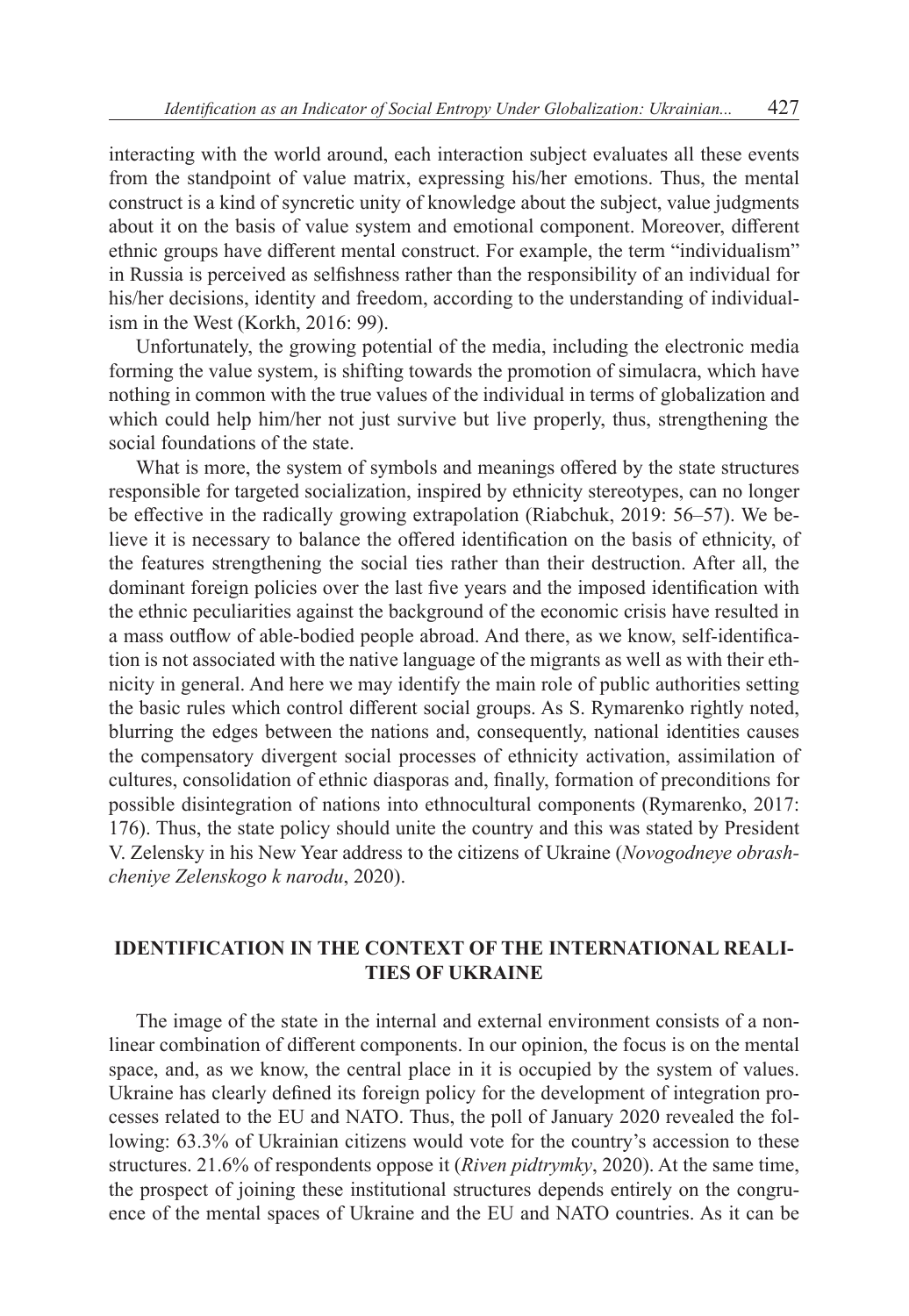seen from the recent statements of V. Zelensky, the President of Ukraine, other leaders of Ukraine, EU countries, NATO, there is no visible prospect of accession so far (*Shchob vstupyty do NATO*, 2021; *Sylna Ukraina*, 2021; *Danylov nazvav problemu*, 2021). Europeans are repulsed by the war in the eastern Ukraine, the unresolved nature of this conflict, and the high level of corruption in our country. Despite the fact that a significant part of the population of Ukraine perceives corruption as the most dangerous threat (*U yakii iz tsykh sfer*, 2018), one could observe that the fight against it is simulated rather than actually carried out. The reason, obviously, is that the Eastern ethnic model functions in Ukraine, which is fundamentally different from the Western one.

Moreover, the poll conducted in March 2021 showed a growing number of people who identify themselves primarily not with the residents of the city, village, but with the citizens of Ukraine (2015 – 52.3%, 2021 – 61%) (*Samoidentyfikatsiia ukraintsiv*, 2021). However, even fewer people identify themselves with Ukrainian ethnicity and ethnicity in general than in 2015 (2015 – 3.1%, 2021 р. – 1%) (*Independence Day*, 2015; *Samoidentyfikatsiia ukraintsiv*, 2021). And this means the growth of patriotic feelings of all the residents of Ukraine, regardless of their ethnicity.

So, it is quite evident, the Eastern ethnic model of identification creates corruption – the greatest threat to the Ukrainian society and its international relations. Thus, the Corruption Perception Index in Ukraine has the following indicators: 2018 – 32 points, 2019 – 30 points, 2020 – 33 (*Ukraine Corruption Index*, 2021). That is, on the one hand, individuals participating in the polls express their concern about corruption, placing it among the most dangerous threats to Ukraine. However, in practice the attitude to corruption is a bit different. Blood ties, generating clienteles, the fusion of politics and business, an inefficient judicial system, all these cause political risks to foreign investors in Ukraine. As a result, under current circumstances due to the lack of investment the country cannot develop dynamically. The International Monetary Fund has repeatedly underlined the unsatisfactory fight against corruption in Ukraine and meant it as a real obstacle to obtaining new loans (*MVF ochikuie bilshoho prohresu vid Ukrainy*, 2021).

The question arises – how to build the public policy to change the situation to refocus it to attractors who can bring the country out of the crisis. Therefore, instead of declarative statements on building a democracy from above, it is necessary to make efforts to form it from below.

# **A NEW APPROACH TO IDENTIFICATION AS A FACTOR OF POLITICAL STABILITY AND SECURITY**

The covid-19 pandemic demonstrated that countries are ultimately self-interested and will cooperate with other countries based on utility and their ability to help them solve problems. In the view of the above, it seems relevant to declare a fundamentally new approach to identification, which can not only stop the economic downturn in the country, but also become a motivational mechanism, a new national idea that eliminates the intercultural differences in the regional context. What is meant here is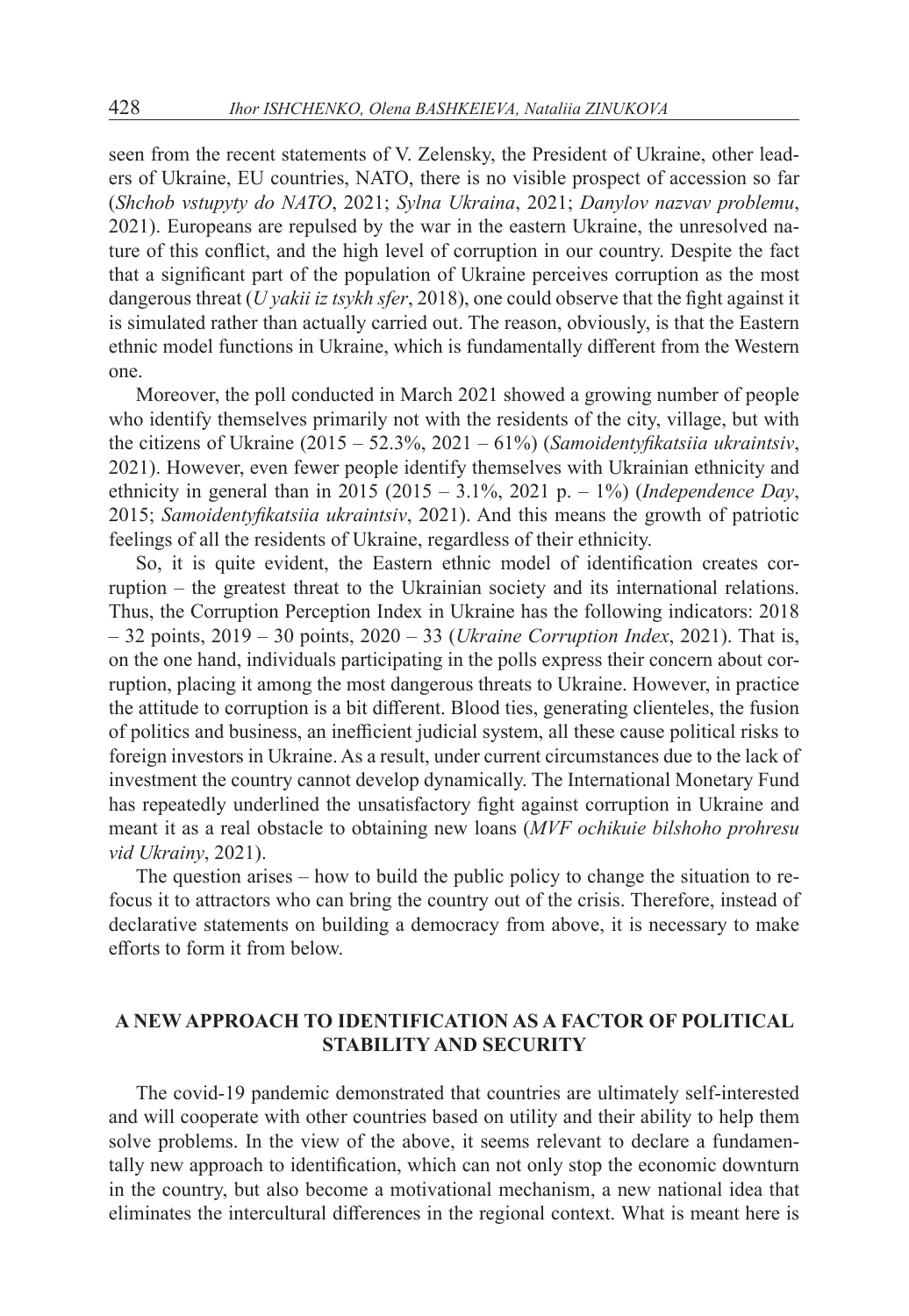the relations of new quality within the organization, which is called the "turquoise paradigm." It was introduced by F. Lalu who believes that this is the future of world development. "Turquoise paradigm" is defined as a type of worldview, at the level of the individual subject it implies the desire for self-actualization and self-identity, at the level of organization it sets the model of cooperation based on the principles of selforganization, integrity and the pursuit of evolutionary goals. In other words, in terms of frequent job changing, labor market "surfing" business managers are already trying to find an individual approach to their employees, to understand their inner world and values. Various trainings, business games are becoming more and more widespread. Their main task is to internalize the company's values by its employees.

The main idea of the turquoise paradigm is to bring the organization activities closer to people, to motivate them to achieve better performance. Since the identity is a complicated dynamic process influenced by synergy of factors, it is necessary to create the conditions favorable for the internalization of values in the context of the idea reflecting the needs and interests (Yehupov, 2015: 180–181). In essence, the "turquoise paradigm" is a breakthrough at the level of cooperation between the members of organization (small, large or a society as a whole). This paradigm can be described with the metaphor of a "living creature" (Lalu, 2016). The turquoise paradigm imperatives are the slogans "express your inner self," "fulfill your purpose," "serve the humanity and the world." Such imperatives call for the aspiration to find a personal identity.

Turning to identification as the basis for a stable society, we should note that it is inevitable that the old and inefficient system of self-identification will be gradually replaced. There is no other rational way rather than nonlinear. Such processes are successfully considered in synergetic theory. Using the terminology of synergetics, we will describe the current situation in Ukraine. First of all, through the prism of this theory, the identification is bifurcated. Secondly, it is necessary to ensure the positive identification formation in a new system, the topology of which will provide a natural framework of value system. In our opinion, such a framework will include a number of laws and traditions in predominantly social environment style. From the standpoint of synergetics, the researchers of nonlinear processes note that it is important to establish such a topology of the new design social institution in the post-bifurcation period, which would contribute to the stable identification of individuals. The unifying force here is the peculiar feature of natural topology. If the appropriate strategy is followed, the reforms will be successfully carried out in Ukraine, because the laws will be adopted on the basis of the congruence of the absolute majority mental space.

In Ukraine, regular surveys are conducted to identify the value system of the Ukrainians. And every time the material welfare was placed first (Ishchenko, 2015: 17). Therefore, the framework or topology of identification values is to be built bearing this core value in mind. Another thing, what is meant under this welfare? Is it just high income or decent salary? After all, today many individuals choose the opportunity to do what they really love and enjoy the contribution they make.It is the "turquoise paradigm" which is aimed at such approach. When a person is open at home but hides his/her true goals, motives and feelings at work, such dual consciousness does not con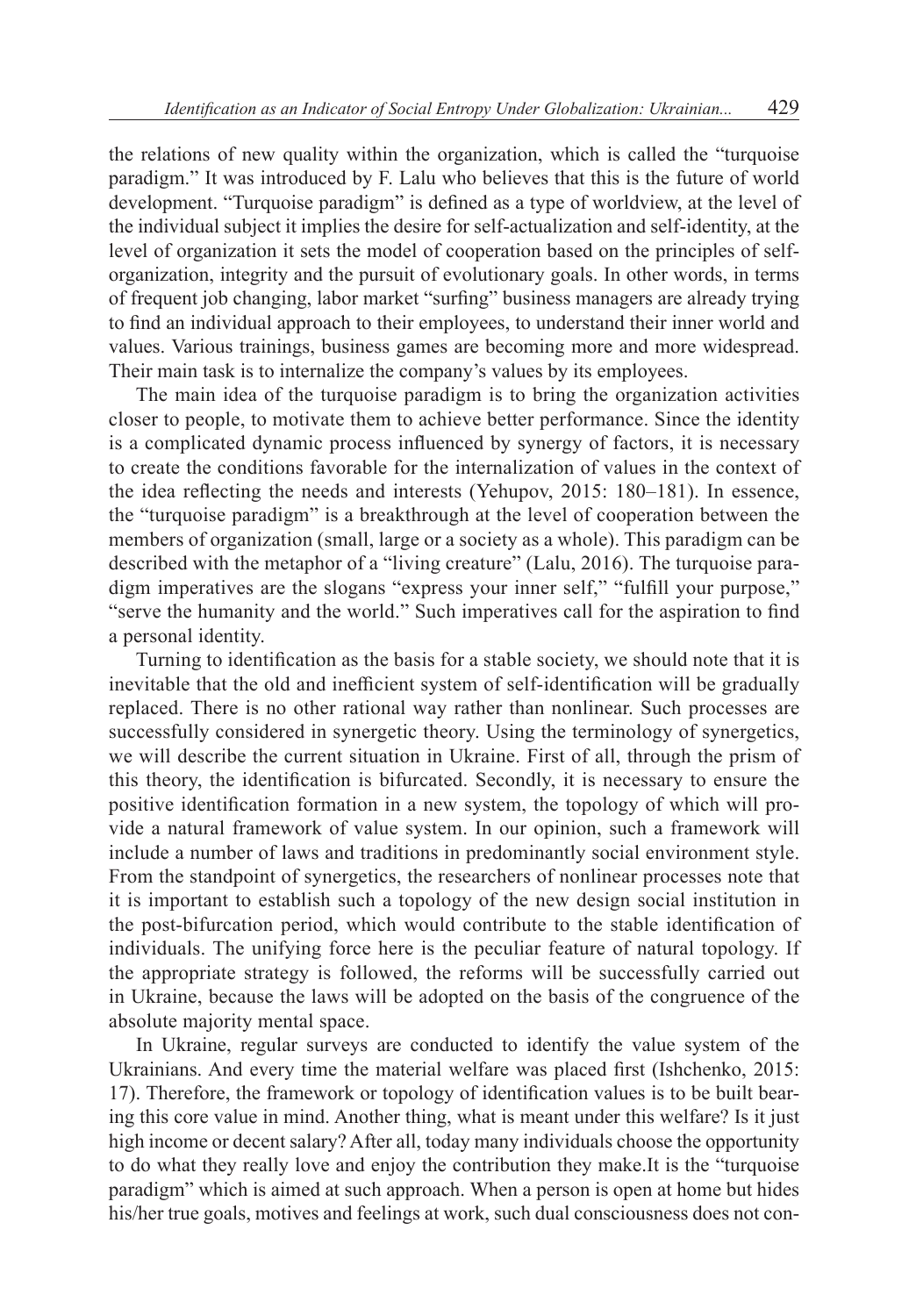tribute to the effective organizational structure as a whole. It just generates a number of negative manifestations, including thriving corruption. Nowadays it is not a secret that mostly people decide to be involved in politics for personal gain, although their programs declare the opposite, manipulating the public opinion.

We believe that there are the first sprouts of the "turquoise paradigm" appeared against the background of so-called "rhizome" (or corruption), the Ukrainian politics and business are full of. Moreover, this phenomenon can be observed at the local level. In our opinion, this feature is peculiar to a functioning women's council in Merefa, Kharkiv region. It is inspiring that a number of Ukrainian companies is characterized as the turquoise organizations, they are Evo (Rozetka), 4IRE Iabs, Beetroot, IP Land, Railsware, Uptech, Raccoon Gang (Holacracy), TAIN Ukraine, ZEO Alliance, Bookimed, Hubber, Lun UA, AVA codes, MIAVI, Triggmine, Miratech, Ochi.io, Yoctocode, Rademade and many others (Semenchuk, 2019).

Thus, we can state that there are two dualistic tendencies of identification in real life. The first tendency is to reduce the ethno-national component in the self-identification of individuals and groups in terms of globalization, and the second one is to localize identity within ethnicity in terms of crisis. We should add that the second tendency coexists with blood identification on the basis of blood kinship (Zlobina et al., 2017: 78). According to recent sociological research, it is sustainable (*Independence Day*, 2015). Therefore, it is logical to ask why we have an ineffective policy. When an individual identifies himself/herself in the following way "I am a family," "I am my relatives," and we can observe a great example of this in the Verkhovna Rada, where cronyism is obvious, the decisions are made in the interests of clients. It is evidenced by the statistics where 15 types of identifications were offered to the Ukrainians to associate themselves with. Most identified themselves with relatives and friends  $(2013 - 53.5\%, 2015 - 52.9\%)$ , significantly less with people with the same political views (2013 – 6.0%, 2015 – 10.1%) (*Independence Day*, 2015). It is shown in Table 1.

Table 1

| Year<br><b>Community</b><br>in Ukraine | 2013 | 2015 | <b>Deviation</b><br>2013-2015 | $2020 - 2021$ | <b>Deviation</b><br>2015-2021 |
|----------------------------------------|------|------|-------------------------------|---------------|-------------------------------|
| Peers, people of the same generation   | 32.1 | 30.7 | $-1.4$                        |               |                               |
| Citizens of Ukraine                    | 35.9 | 52.3 | $+16.4$                       | 61.0          | $+8.7$                        |
| People with the same Political views   | 6.0  | 10.1 | $+4.1$                        | 9.3           | $-0.8$                        |
| People with common hobbies             | 16.7 | 20.0 | $+3.3$                        | 34.8          | $+14.8$                       |
| Residents of one city, village         | 30.6 | 27.8 | $-2.8$                        | 20.0          | $-7.8$                        |
| Relatives and friends                  | 53.5 | 52.9 | $-0.6$                        | 60.2          | $+7.3$                        |

**Identification of a person (in %), with a certain community in Ukraine**

**Source**: *Independence Day*, 2015; *Samoidentyfikatsiia ukraintsiv*, 2021; Akulenko, 2020: 180.

We observe the increased level of identification with family, relatives and friends during the Covid 2019 pandemic. This is natural, because the task for each individual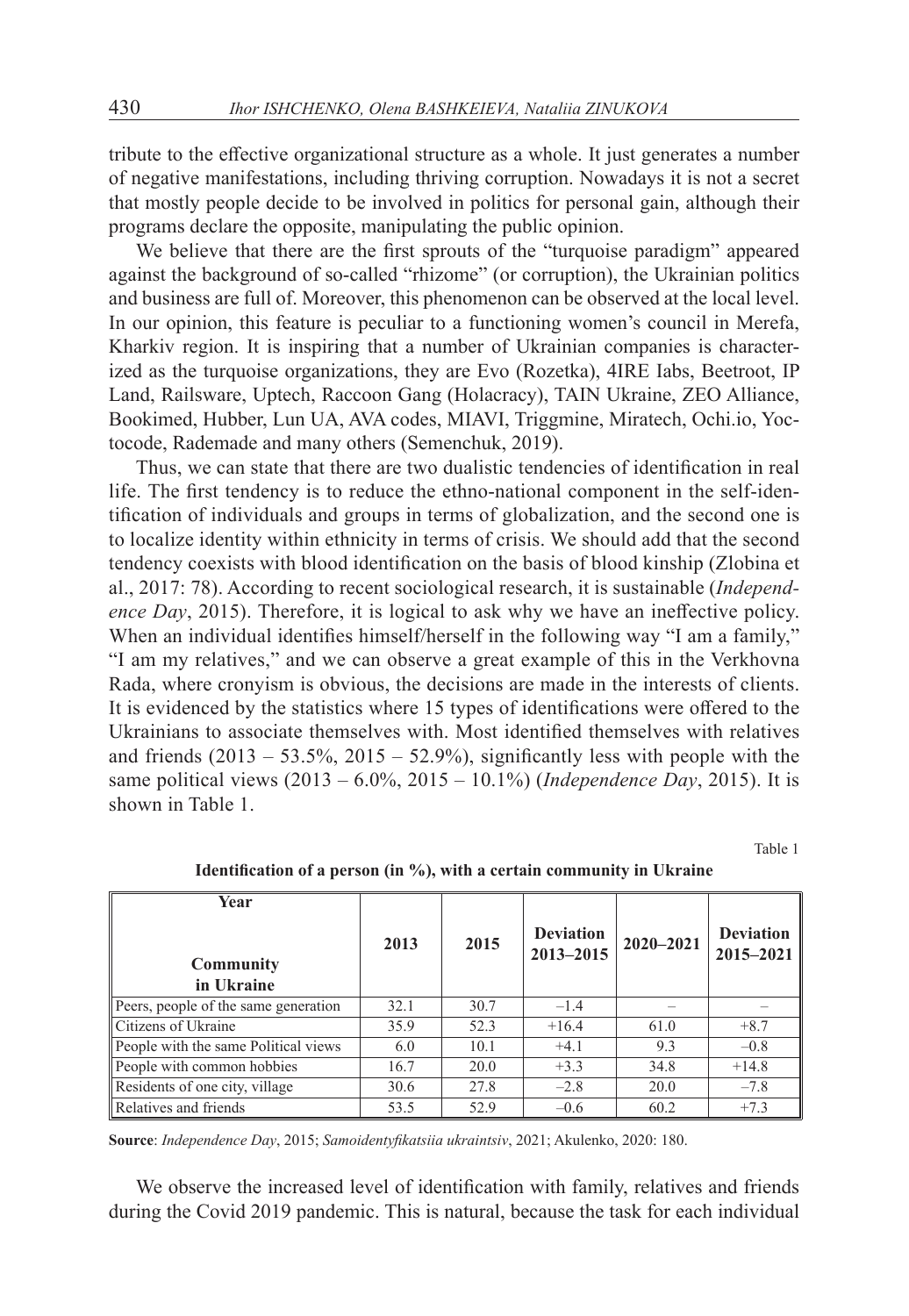is to survive in these difficult circumstances. The problem of free time for individuals staying in families became more relevant than before the pandemic. The time for communication has increased not only for the sake of communication itself. As you can see, the purpose of communication is increasingly associated with a common hobby. In our opinion, now is the best time to extrapolate the relationship between relatives and friends, which are so important to everyone, to the principles of their organization, that correspond to the Turquoise paradigm. Only in this way we can overcome the corruption and refocus on the Western model of the nation.

According to the same data, ethno-national identification was not greatly popular among the respondents, as it is shown in Table 2.

Table 2

#### **Identification of the population (in %), with a representative of a certain ethnic group, nation**

| $\parallel$ 2002 $\parallel$ 2004 $\parallel$ 2005 $\parallel$ 2006 $\parallel$ 2008 $\parallel$ 2010 $\parallel$ 2012 $\parallel$ 2013 $\parallel$ 2014 $\parallel$ 2015 $\parallel$ 2021 |  |  |  |  |  |
|--------------------------------------------------------------------------------------------------------------------------------------------------------------------------------------------|--|--|--|--|--|
|                                                                                                                                                                                            |  |  |  |  |  |

**Source**: *Independence Day*, 2015; *Samoidentyfikatsiia ukraintsiv*, 2021.

As we can see from the poll, a person in Ukraine does very little to identify himself/ herself with any ethno-national community. The percentage of such people amounts for 1.0–3.1%. So we can say that there are even fewer people with the same identity abroad.

#### **CONCLUSIONS**

To draw the main conclusions we would like to emphasize that globalization along with the covid pandemic-19 are a critical fluctuation in traditional societies with rigid political institutions unable to adapt. When the official authorities try to operate in the HS mode, peculiar to closed societies, eliminating the dissipative processes and leaving the power unchanged, in terms of the interactive communication most individuals of intra- and extrasocial systems make their efforts fruitless and accumulate the negative social entropy. It is greatly illustrated with the situation when Ukraine lacks the effective public organizations, created at the lower level public initiative in conjunction with high level identification under the influence of "ethnic model" with such key elements as historical memory and blood kinship, and it turns into a strange attractor, resulting in Ruelle-Takens scenario. According to the theory of synergetics, the given scenario became possible after three bifurcations in the political and economic system of Ukraine over the last 29 years.

It is possible to mitigate the influence of this attractor, but it requires a new influential political force that would take on attractive abilities and be able to implement a new value paradigm, identical to the new national idea.

The "turquoise paradigm" elements should be taken as a basis for modern organizations in terms of the Western model of national identity. Introduced by F. Lalu, it is aimed at finding a personal identity of each individual according to the follow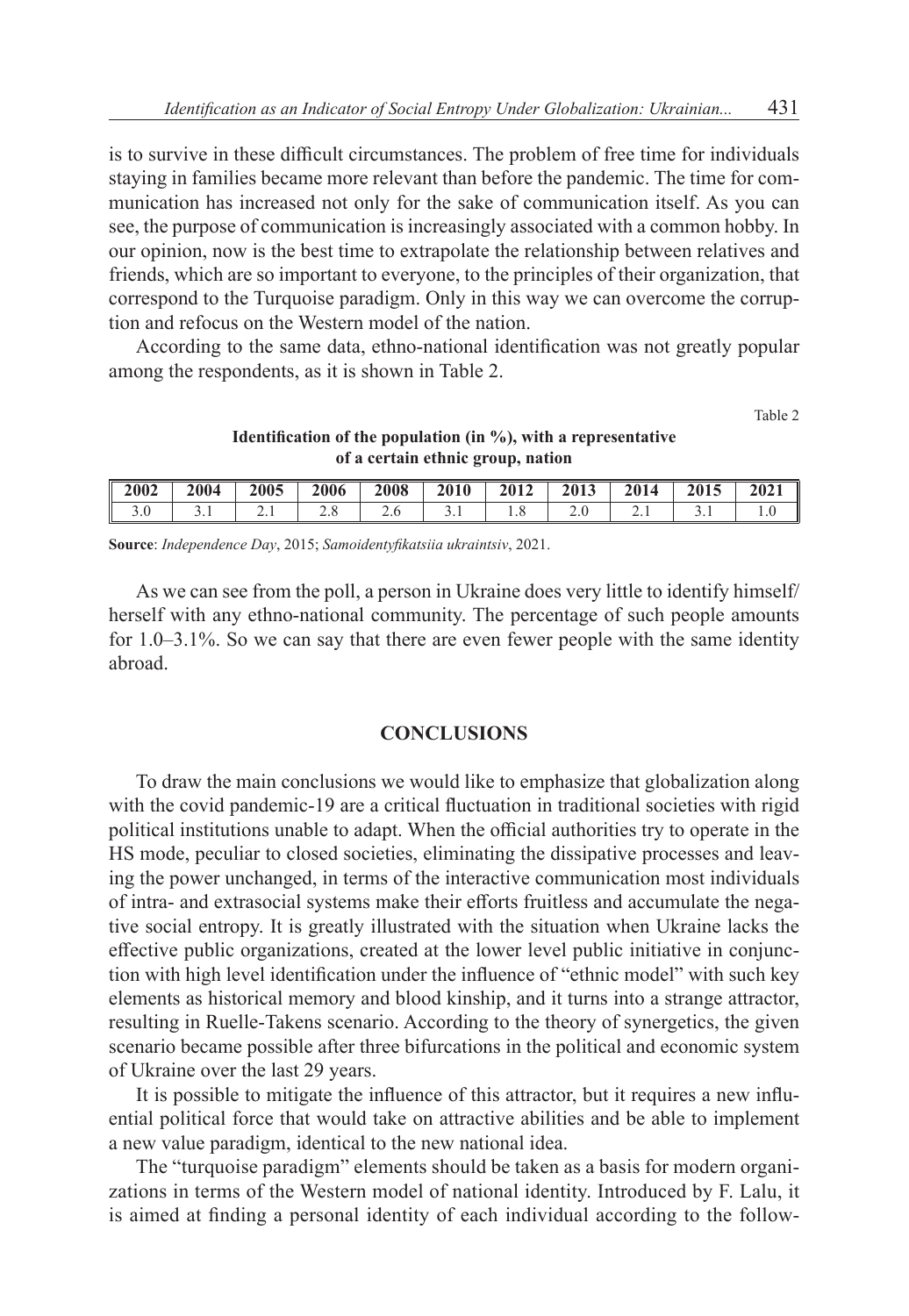ing principles: making the organizational activity closer to a man, encouraging the individual to achieve remarkable perform at work. Moreover, this model is congruent with the Ukrainians' self-identification with their families. Also, the role of historical memory should contribute to the formation of a co-figurative culture of the surrounding capable of responding to modern challenges of globalization without losing the connection between generations, but without exaggerating the opposing views on historical events.

The further research has the potential in determining the mechanisms of applying the Western model of national identity with elements of the "turquoise paradigm" in Ukraine.

#### **REFERENCES**

- Akulenko L., Balakirieva O., Volosevych I., Dmytruk D., Kostiuchenko T., Latsyba I., Pavlova D., Shurenkova A. (2020), *Svitove doslidzhennia tsinnostei 2020 v Ukraini* [World Values Survey 2020 in Ukraine], (ed.) K. Potapenko, Ukrainskyi tsentr yevropeiskoi polityky, Kyiv, Ukr., https://ucep.org.ua/wp-content/uploads/2020/11/WVS\_UA\_2020\_report\_WEB.pdf (12.07.2021).
- Babka V. L. (2016), *Historical memory as a factor of political influence in independent Ukraine*, Abstract of Ph.D. dissertation, Nizhyn Mykola Gogol State University, Nizhyn, Ukr.
- Boiko-Boichuk L. V. (2006), *Synergetic approach in political research (on the example of the analysis of political-power interaction in the territorial communities in Ukraine*, Abstract of Ph.D. dissertation, National Academy of Sciences of Ukraine, Kuras Institute of Political and Ethnic Studies, Kyiv, Ukr.
- Budanov V. G. (2003), *Principles of Synergetics and Crisis Management*, in: *Sinergeticheskaya paradigma. Chelovek i obschestvo v usloviyah nestabilnosti* [Synergetic paradigm. Man and society in conditions of instability], (ed.) O. N. Astafeva, Progress-Traditsiya, Moscow, Russia: 86–98.
- *Danylov nazvav problemu, cherez yaku Ukrainu ne berut do NATO* (2021) [Danilov called the problem why Ukraine is not admitted to NATO], Slovo i dilo, 05.06.2021, https://www.slovoidilo. ua/2021/06/05/novyna/bezpeka/danylov-nazvav-problemu-cherez-yaku-ukrayinu-ne-berutnato (14.07.2021).
- Declaration on European Identity (1973), https://www.cvce.eu/content/publication/ 1999/1/1/02798dc9-9c69-4b7d-b2c9-f03a8db7da32/publishable\_en.pdf (08.05.2020).
- Hamer K., McFarland S., Czarnecka B., Golińska A., Manrique Cadena L., Łużniak-Piecha M., Jułkowski T. (2018), *What Is an "Ethnic Group" in Ordinary People's Eyes? Different Ways of Understanding It Among American, British, Mexican, and Polish Respondents*, "Cross-Cultural Research", Vol. 54, Issue 1: 28–72, https://doi.org/10.1177/1069397118816939 (10.05.2020).
- Henderson Errol A. (2008), *Ethnic Conflicts and Cooperation*, in: *Encyclopedia of Violence, Peace, & Conflict*, 3 vols, Vol. 1: 746–758, (ed.) Lester Kurtz, Elsevier Oxford.
- *Higher education in Ukraine: public opinion of students* (2015), The Ilko Kucheriv Democratic Initiatives Foundation, 10.06.2015, https://dif.org.ua/article/vishcha-osvita-v-ukraini-gromadska-dumka-studentiv (10.05.2020).
- Hnatenko P. I. (2018), *Natsionalna identychnist ta istorychna pamiat* [National Identity and Historical Memory], "Hrani", Vol. 21, No. 10: 164–169.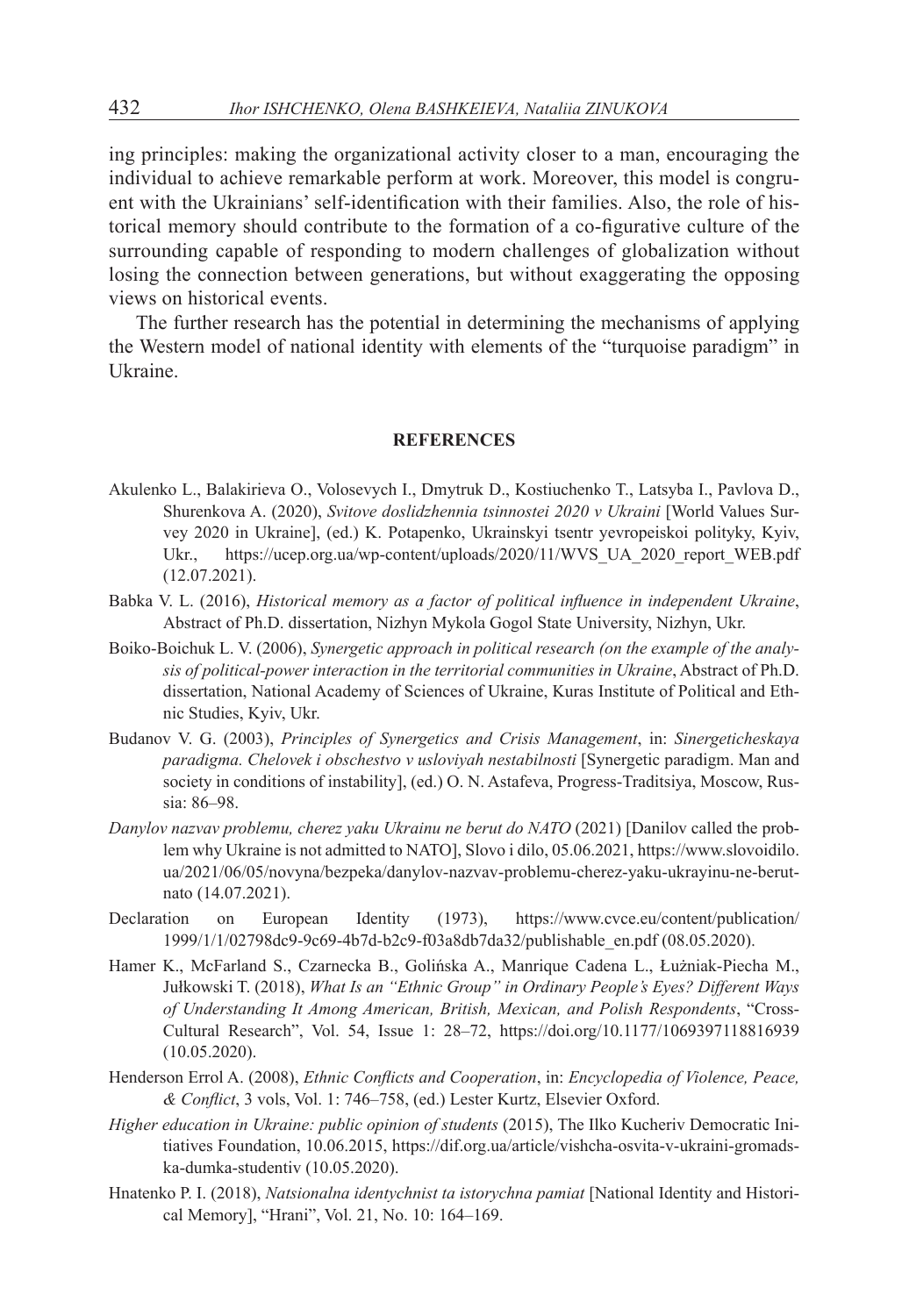- Holyk R. (2017), *Pamiat kultury na rozdorizhzhiakh nauky: problem teorii* [The memory of culture at the crossroads of science: problems of theory], "Ukraina moderna. Mizhnarodnyi intelektualnyi chasopys", 14.08.2017, http://uamoderna.com/demontazh-pamyati/holyk-collectivememory (9.05.2020).
- *Independence Day: what do Ukrainians think of Ukraine?* (2015), The Ilko Kucheriv Democratic Initiatives Foundation, 25.11.2015, https://dif.org.ua/article/do-dnya-nezalezhnosti-shchoukraintsi-dumayut-pro-ukrainu (08.05.2020).
- *International Migration 2020. Highlights* (2020), "United Nation, Department of Economic and Social Affairs", https://www.un.org/development/desa/pd/news/international-migration-2020 (14.07.2021).
- Іshchenko I., Bashkeieva O., Petrov P. (2019), *Empirical model of congruence of mental space as a tool for the analysis of changes in international relations*, "Economic Annals-XXI", Vol. 176, Issue 3–4: 1–13, DOI: https://doi.org/10.21003/ea.V176-01 (10.05.2020).
- Ishchenko I. V. (2015), *Synergistic projection of political and institutional interaction in an unstable environment*, Abstract of D. Sc. Dissertation, Oles Honchar Dnipro National University, Dnipro, Ukr.
- Kalakura Ya. S. (2012), *National memory: historiographic context*, in: *Natsionalna pamiat: sotsiokulturnyi ta dukhovnyi vymiry. Natsionalna ta istorychna pamiat* [National memory: sociocultural and spiritual dimensions. National and historical memory], Priorytety, Kyiv, Ukr., Issue 4: 30–41, http://www.memory.gov.ua/sites/default/files/userupload/zbirnyk4.pdf (9.05.2020).
- Kaysarov A. S., Glinka G. A., Ryibakov B. A. (1993), *Mify i drevnih slavyan. Velesova kniga* [Myths of the ancient Slavs. Veles book], (eds.) I. Bazhenova, V. Vardugin, Nadezhda, Saratov, Rus.
- Kempin Reuter Tina (2015), *Ethnic Conflict*, in: *Encyclopedia Britannica*, September 24, https:// www.britannica.com/topic/ethnic-conflict (9.05.2020).
- Klar S. (2015), *Partisanship in Social Settings: When Democrats and Republicans Meet*, "American Journal of Political Science", 11.03.2015, https://ajps.org/2015/03/11/partisanship-in-socialsettings-when-democrats-and-republicans-meet/ (9.05.2020).
- Korchakova N. V. (2018), *Vikova geneza pro sotsialnosti osobystosti* [Age genesis of prosocial personality], D. Sc. Thesis, National Pedagogical Dragomanov University, Кyiv, Ukr.
- Korkh O. M. (2016), *Perspektyvy poshyrennia liberalnykh tsinnostei v konteksti suchasnoi vitchyznianoi kultury* [Prospects for the spread of liberal values in the context of contemporary national culture], "Visnyk Dnipropetrovskoho universytetu", No. 1.
- Lalu F. (2016), *Otkryivaya organizatsii buduschego* [Discovering the organizations of the future], (ed.) E. Golub, Moscow Rus., http://baguzin.ru/wp/frederik-lalu-otkryvaya-organizatsii-b/ (7.05.2020).
- Liebkind K., Jasinskaja-Lahti I. (2015), *Defining Ethnic Identity*, in: *International Encyclopedia of the Social & Behavioral Sciences (Second Edition)*, (ed.) D. Wright, University of Central Florida, Orlando, FL, USA, sciencedirect.com/topics/psychology/ethnic-identity (8.05.2020).
- Malinin V. V. (2013), *Sotsiokulturna identychnist yak chynnyk pidvyshchennia efektyvnosti politychnoho upravlinnia* [Social and cultural identity as a factor in increasing the efficiency of political governance], "Aktualni problem polityky", Issue 48: 258–267, http://dspace.onua.edu.ua/ bitstream/handle/11300/2908/Malinin.pdf?sequence=1&isAllowed=y (7.05.2020).
- Manor І., Golan G. (2020), *The Irrellevance of Soft Power*, "E-International Relations", 19.10.2020, https://www.e-ir.info/2020/10/19/the-irrelevance-of-soft-power/ (15.03.2021).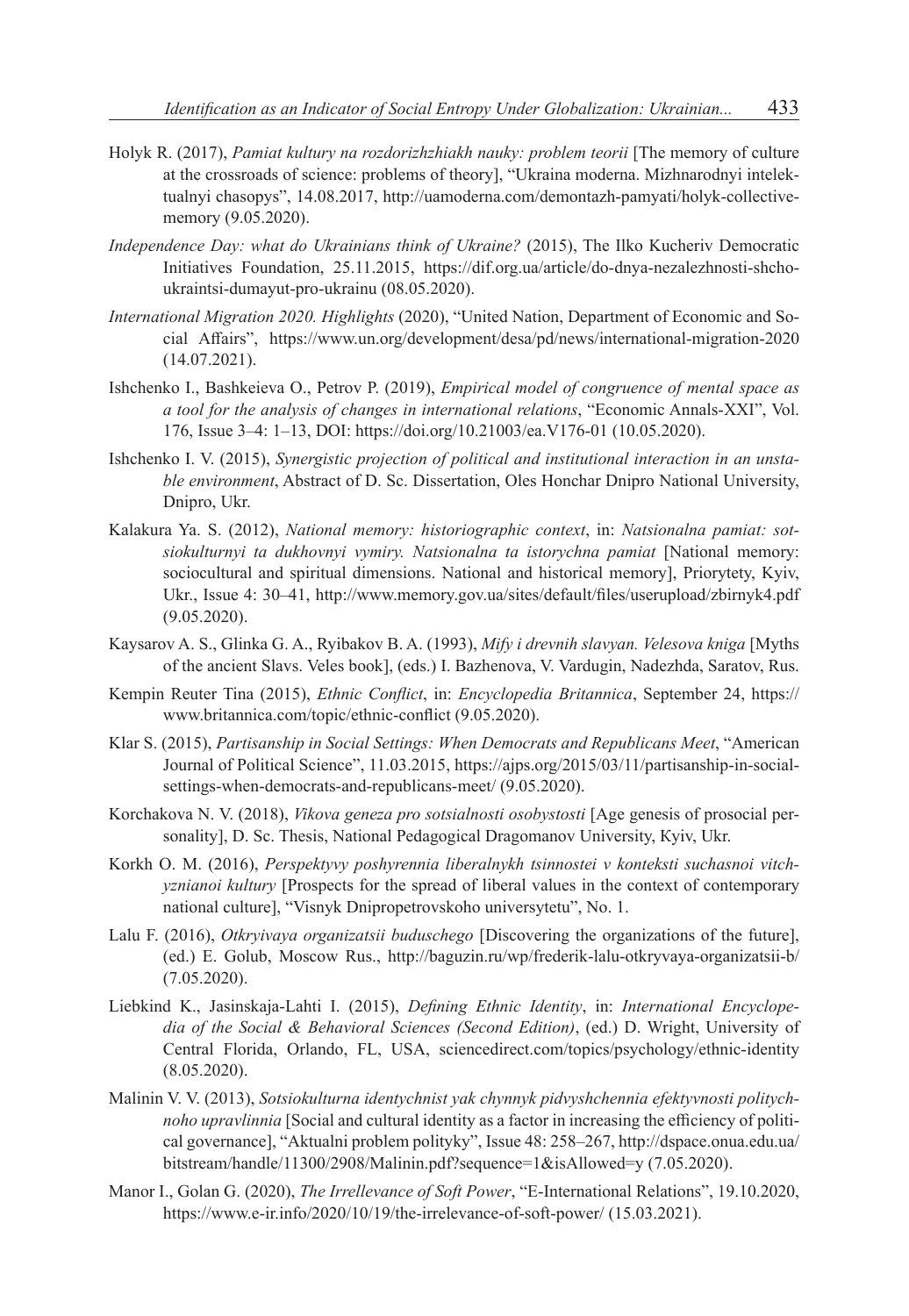- Mead M. (1988), *Kultura i mir detstva. Izbrannyie proizvedeniya* [Culture and the world of childhood. Featured Works], Translated by Yu. A. Aseeva, (ed.) I. S. Kon, Nauka, Moscow Rus.
- *Minsotspolityky: ponad 3 mln ukraintsiv pratsiuie za kordonom na postiinii osnovi* [Ministry of Social Policy: more than 3 million Ukrainians work abroad on a permanent basis]. (2019), "Radio Svoboda", 01.08.2019, https://www.radiosvoboda.org/a/news-trudovi-mihranty-zukrainy/30087119.html (13.07.2021).
- *MVF ochikuie bilshoho prohresu vid Ukrainy dlia nadannia transhu* (2021) [The IMF expects more progress from Ukraine in providing the tranche], "Deutsche Welle", 06.05.2021, https://www. dw.com/uk/mvf-ochikuie-bilshoho-prohresu-vid-ukrainy-dlia-nadannia-transhu/a-57454081 (14.07.2021).
- Riabchuk M. (2019), *Dolannia ambivalentnosti. Dykhotomiia ukrainskoi natsionalnoi identychnosti – Istorychni prychyny ta politychni naslidky* [Overcoming ambivalence. Dichotomy of Ukrainian National Identity – Historical Causes and Political Consequences], National Academy of Sciences of Ukraine, Kuras Institute of Political and Ethnic Studies, Kyiv, Ukr.
- *Riven pidtrymky hromadianamy vstupu Ukrainy do EU ta NATO (sichen 2020 r. sotsiolohiia)* (2020) [Level of citizens' support for Ukraine's accession to the EU and NATO (January 2020. sociology)], "Razumkov centre", 17.01.2020, https://razumkov.org.ua/napriamky/sotsiologichni-doslidzhennia/riven-pidtrymky-gromadianamy-vstupu-ukrainy-do-yes-ta-nato-sichen-2020r (14.07.2020).
- Rymarenko S. (2017), *Globalization and the identity crisis*, in: *Naukovi zapysky Instytutu politychnykh ta etnonatsionalnykh doslidzhen im. I. F. Kurasa* [Scientific notes of the Institute of Political and Ethno-National Studies named after I.F. Kuras], Kyev, Issue 5–6(91–92), http:// lib.iitta.gov.ua/711270/1/rymarenko\_hlobalizatsiia.pdf (10.05.2020).
- *Samoidentyfikatsiia ukraintsiv* (2021) [Self-identification of Ukrainians], "Research & Branding Group", 01.04.2021, http://rb.com.ua/uk/blog-uk/omnibus-uk/samoidentifikacija-naselennja-ukraini-2012-2021/ (11.07.2021).
- Semenchuk M. (2019), *Cpisok biryuzovyih organizatsiy v Ukraine* [List of turquoise organizations in Ukraine], "TealUAwiki", 25.09.2019, https://wiki.teal.org.ua/resources/spisok-biryuzovykhorganizacii-v-ukraine (10.05.2020).
- *Shchob vstupyty do NATO, Ukraina maie vykorinyty koruptsiiu – Baiden* [Ukraine must eradicate corruption to join NATO, – Biden]. (2021), "Radio Svoboda", 14.06.2021, https://www.radiosvoboda.org/a/news-bajden-ukrajina-nato/31307509.html/ (14.07.2021).
- Smith Anthony D. (1994), *Natsionalna identychnist* [National identity], Translated by P. Tarashchuk, (ed.) V. Ivchenko, O. Hryshchenko, Osnovy, Kyev, Ukr.
- *Sylna Ukraina zrobyt sylnishym Yevropeiskyi Soiuz – Volodymyr Zelenskyi na Chetvertii Konferentsii z pytan reform* (2021) [Strong Ukraine will make the European Union stronger – Volodymyr Zelensky at the Fourth Conference on Reforms], "Vinnytska Raionna Derzhavna Administratsiia", 08.07.2021, https://www.vinrda.gov.ua/news/ostanni-novyny/sylna-ukraina-zrobyt-sylnishym-yevropeiskyi-soiuz-volodymyr-zelenskyi-na-chetvertii-konferentsii-z-pytanreform (14.07.2021).
- *Novogodneye obrashcheniye Zelenskogo k narodu, polnyy tekst* (2020) [Zelensky's New Year's address to the people, full text], "Segodnya", 01.01.2020, https://ukraine.segodnya.ua/ukraine/ tak-kto-zhe-my-novogodnee-obrashchenie-zelenskogo-k-narodu-polnyy-tekst-1382092. html (15.07.2021).
- Thachil T. (2017), *Do Rural Migrants Divide Ethnically in the City?*, "American Journal of Political Science", 18.09.2017, https://ajps.org/?s=Ethnic+identity (10.05.2020).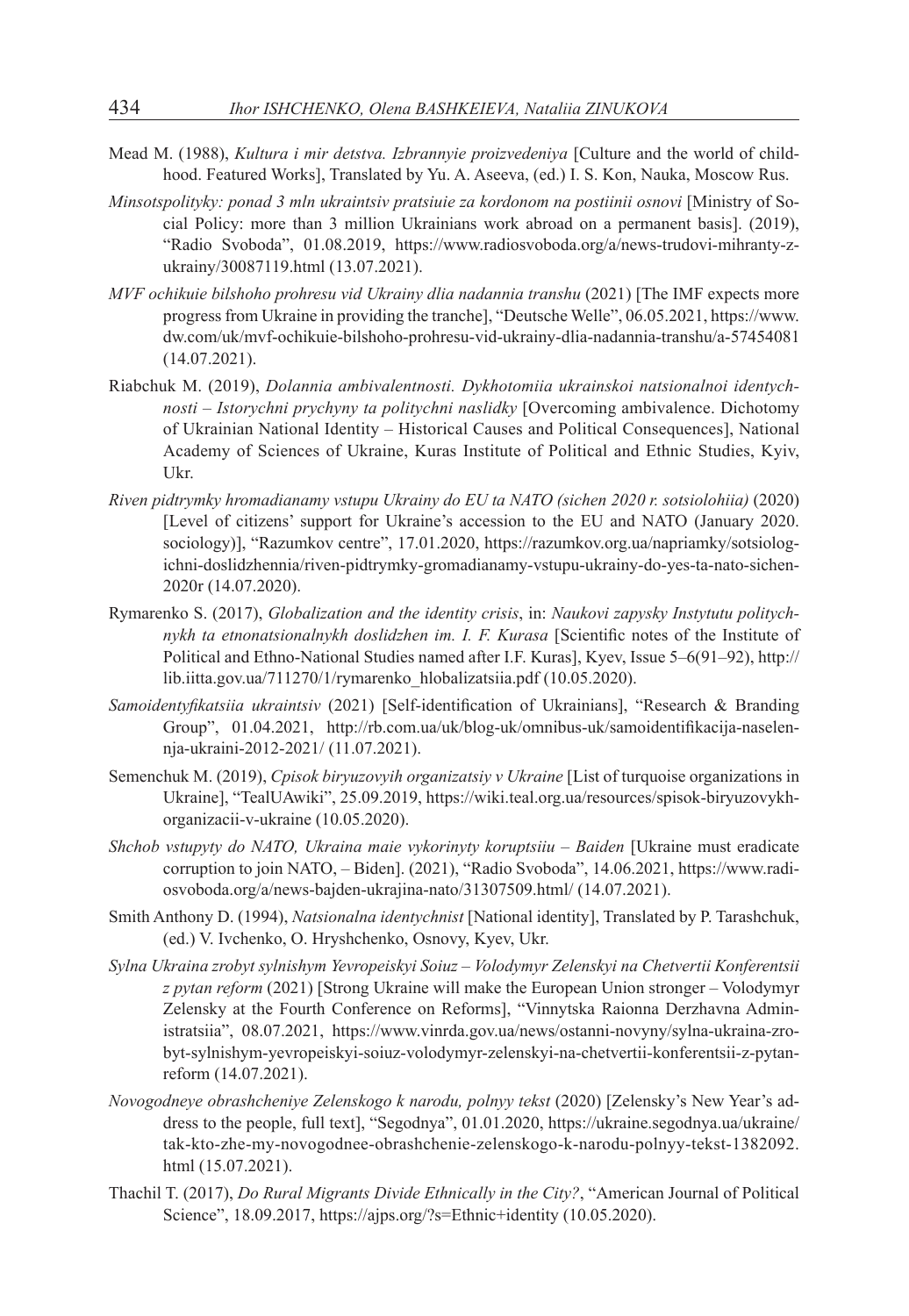- *Ukraine Corruption Index* (2021), "Trading Economics", 15.03.2021, https://tradingeconomics.com/ ukraine/corruption-index (15.03.2021).
- *Ukraini – 29. De my zaraz ta kudy priamuiemo?* (2015) [Ukraine 29. Where are we now and where are we going?], "The Ilko Kucheriv Democratic Initiatives Foundation", 25.11.2015, https:// dif.org.ua/article/ukraini-29-de-mi-zaraz-ta-kudi-pryamuemo (14.07.2021).
- *U yakii iz tsykh sfer Vy ochikuiete pershocherhovykh zmin vid nastupnoho prezydenta Ukrainy?* (2018) [In which of these areas do you expect priority changes from the next President of Ukraine?], "Sotstsiolohichna hrupa Reitynh", 25.09.2021, http://ratinggroup.ua/research/ ukraine/monitoring\_elektoralnyh\_nastroeniy\_ukraincev\_sentyabr\_2018.html (14.07.2021).
- Vanhanen T. (2012), *Ethnic Conflicts. Their Biological Roots in Ethnic Nepotism*, Ulster Institute for Social Research, London, UK.
- *What unites and disconnects Ukrainians?* (2015), The Ilko Kucheriv Democratic Initiatives Foundation together with the sociological service "Ukrainian Sociology Service", from 25.12.2014 to 15.01.2015, https://dif.org.ua/article/shcho-obednue-ta-rozednue-ukraintsiv (10.05.2020).
- *World Migration Report* (2020), "International Organization for Migration", https://publications. iom.int/system/files/pdf/wmr\_2020.pdf (11.07.2021).
- Yehupov M. V. (2015), *Identity as an attribute of a person and society*, Ph.D. Thesis, National Academy of Educational Sciences of Ukraine, Kyiv, Ukr.
- Zlobina O. H., Kostenko N. V., Shulha M. O., Bevzenko L. D., Chepurko H. I., Makeiev M. O., Ruchka A. O., Vyshniak O. I., Petrushyna T. O., Reznik O. S., Martyniuk I. O., Soboleva N. I., Boiko N. L., Parashevin M. A. (2017), *Stan suchasnoho ukrainskoho suspilstva: tsyvilizatsiinyi vymir* [The state of modern Ukrainian society: civilization dimension], (ed.) M. O. Shulha, National Academy of Sciences of Ukraine, Institute of Sociology, Kyev, Ukr.

#### **ABSTRACT**

The purpose of the article is to show modern trends in identification in the context of globalization and the specific conditions of political and economic systems, to indicate ways of influencing their formation, to change the value paradigm of identification associated with harmonious human relations. A hypothesis is that modern identification in Ukraine does not correspond to the liberal-democratic tradition and will continue to generate conflict. The existing identification structure should be used to reorient individuals and groups to effective communication within organizations, which will contribute to the political stability and security of the state. The following approaches and research methods have been used as tools to achieve this purpose: synergetic method; the reflective method; the dialectical method; a comparative method; structural-systemic method; synthesis method. The article covers the following issues: Analysis of identification models; Features of the identification mechanism in post-soviet realities; Modern synergetic model of identification in Ukraine; Peculiarities of culture formation in the conditions of digital and socio-cultural globalization; A new approach to identification as a factor of political stability and security. The authors made the following conclusions: The "ethnic model" of identification turns into a strange attractor, resulting in the Ruelle-Takens scenario. According to the theory of synergetics, this scenario became possible after three bifurcations in the political and economic system of Ukraine over the past 29 years. The "turquoise paradigm" elements should be taken as a basis for model of national identity.

**Keywords**: identification, security, burification, synergetics, attractor, national identity models, turquoise paradigm, culture, globlization